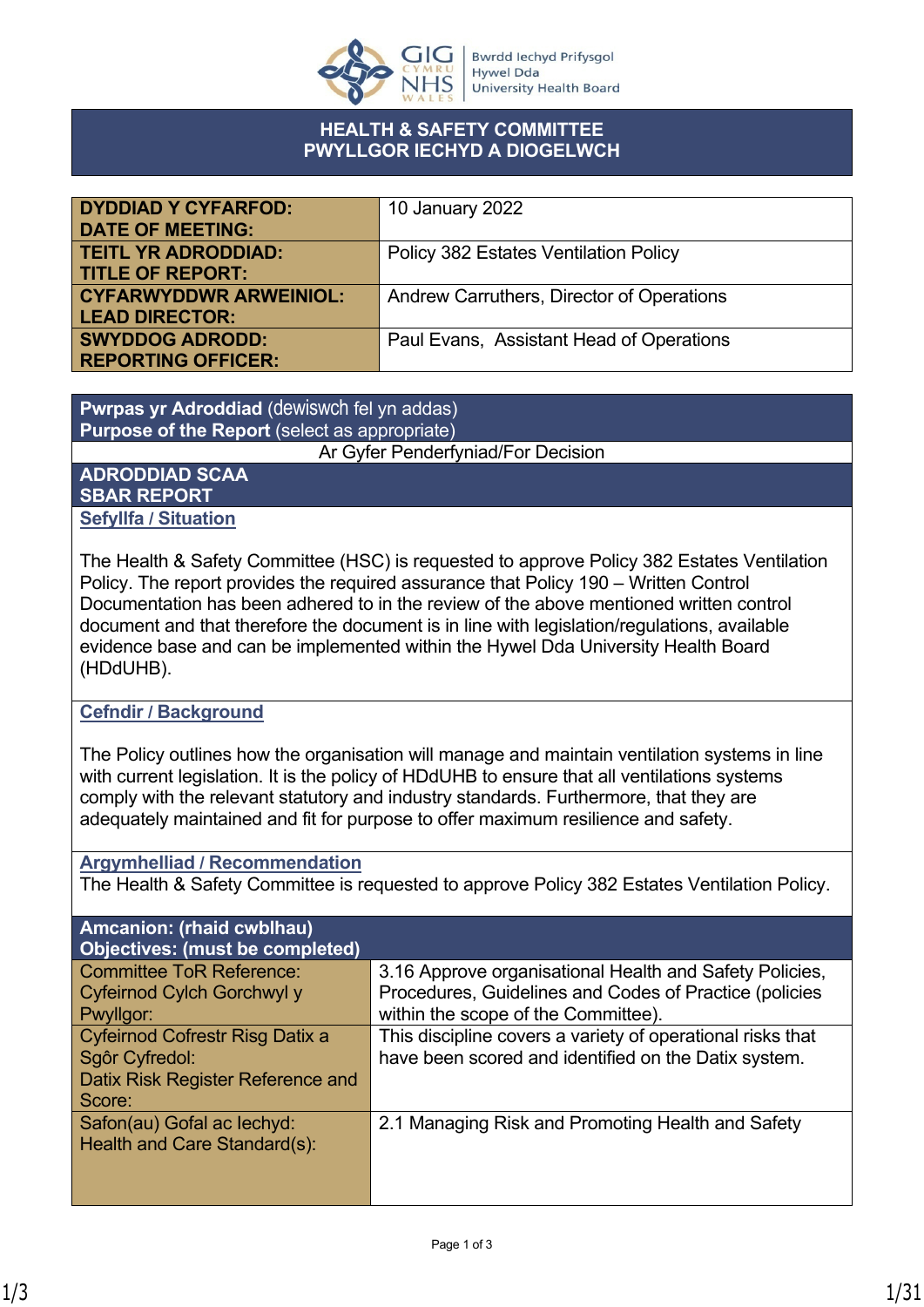| Nodau Gwella Ansawdd:<br><b>Quality Improvement Goal(s):</b>                                                                                   | Protect Patients From Avoidable Harm From care |
|------------------------------------------------------------------------------------------------------------------------------------------------|------------------------------------------------|
| <b>Amcanion Strategol y BIP:</b><br><b>UHB Strategic Objectives:</b>                                                                           | All Strategic Objectives are applicable        |
| <b>Amcanion Llesiant BIP:</b><br><b>UHB Well-being Objectives:</b><br><b>Hyperlink to HDdUHB Well-being Objectives</b><br><b>Annual Report</b> | 10. Not Applicable                             |

| <b>Gwybodaeth Ychwanegol:</b><br><b>Further Information:</b>                                                                                                             |                                                                                                                                                 |
|--------------------------------------------------------------------------------------------------------------------------------------------------------------------------|-------------------------------------------------------------------------------------------------------------------------------------------------|
| Ar sail tystiolaeth:<br>Evidence Base:                                                                                                                                   | The content of this Policy has been developed utilising<br>expert advice, with reference to legislation and guidance<br>documentation.          |
| <b>Rhestr Termau:</b><br><b>Glossary of Terms:</b>                                                                                                                       | Contained within the body of the report.                                                                                                        |
| Partïon / Pwyllgorau â<br>ymgynhorwyd ymlaen llaw y<br>Pwyllgor lechyd a Diogelwch:<br><b>Parties / Committees consulted</b><br>prior to Health and Safety<br>Committee: | <b>Ventilation Safety Group and NHS Wales Specialist</b><br>Estates Services NWSSP-SES - Authorising Engineer for<br><b>Ventilation Systems</b> |

| <b>Effaith: (rhaid cwblhau)</b><br>Impact: (must be completed)    |                                                                                                                                                                                                                                                                                       |
|-------------------------------------------------------------------|---------------------------------------------------------------------------------------------------------------------------------------------------------------------------------------------------------------------------------------------------------------------------------------|
| <b>Ariannol / Gwerth am Arian:</b><br><b>Financial / Service:</b> | There are direct financial consequences associated with<br>the content of this Policy. This is in the form of estates<br>related mechanical infrastructure backlog and the<br>necessary ongoing statutory funding to continue with<br>testing and maintenance of ventilation systems. |
| <b>Ansawdd / Gofal Claf:</b><br><b>Quality / Patient Care:</b>    | There are direct patient care consequences associated<br>with ventilation systems across HDdUHB.                                                                                                                                                                                      |
| Gweithlu:<br><b>Workforce:</b>                                    | There are direct legal responsibilities for staff (workforce)<br>associated with this Policy. Particularly staff who have<br>been appointed by HDdUHB to ensure effective<br>maintenance arrangements are in place.                                                                   |
| Risg:<br><b>Risk:</b>                                             | There are a variety of related risks associated with<br>ventilation systems, which are individually referenced in<br>the Datix system, complete with the necessary mitigation<br>plans and further actions to be implemented.                                                         |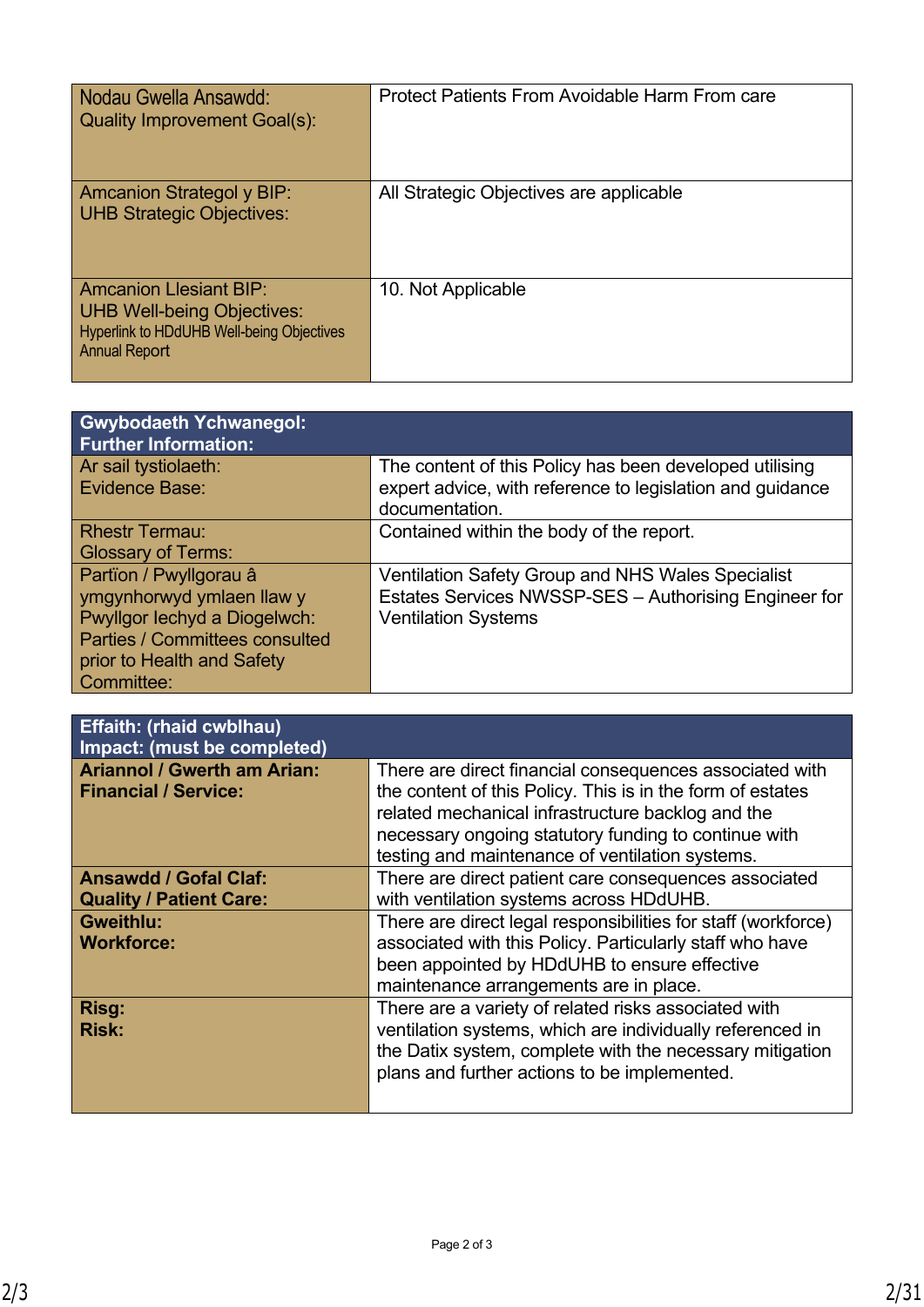| <b>Cyfreithiol:</b><br>Legal:           | HDdUHB has implicit legal responsibilities as defined by<br>the Health and Safety at Work etc. Act 1974 and<br>supporting legislation relevant to this discipline, such as<br>The Control of Substances Hazardous to Health<br>(COSHH) Regulations 2000 and subsequent approved<br>codes of practice such as L8 and published guidance<br>documentation such as Health Technical Memorandum<br>(HTM) 03-01 Specialised Ventilation Systems for<br>Healthcare Premises and HTM 04-01, The Control of<br>Legionella, to ensure that it meets the criteria and<br>standards for Ventilation Systems within its control. |
|-----------------------------------------|----------------------------------------------------------------------------------------------------------------------------------------------------------------------------------------------------------------------------------------------------------------------------------------------------------------------------------------------------------------------------------------------------------------------------------------------------------------------------------------------------------------------------------------------------------------------------------------------------------------------|
| <b>Enw Da:</b><br><b>Reputational:</b>  | There are potentially significant reputational and<br>damaging consequences on HDdUHB particularly where<br>there is clear evidence of failings as a result of non-<br>compliance with ventilation systems.                                                                                                                                                                                                                                                                                                                                                                                                          |
| <b>Gyfrinachedd:</b><br><b>Privacy:</b> | Not Applicable                                                                                                                                                                                                                                                                                                                                                                                                                                                                                                                                                                                                       |
| Cydraddoldeb:<br><b>Equality:</b>       | The equality impact assessment for this policy has been<br>included for information.                                                                                                                                                                                                                                                                                                                                                                                                                                                                                                                                 |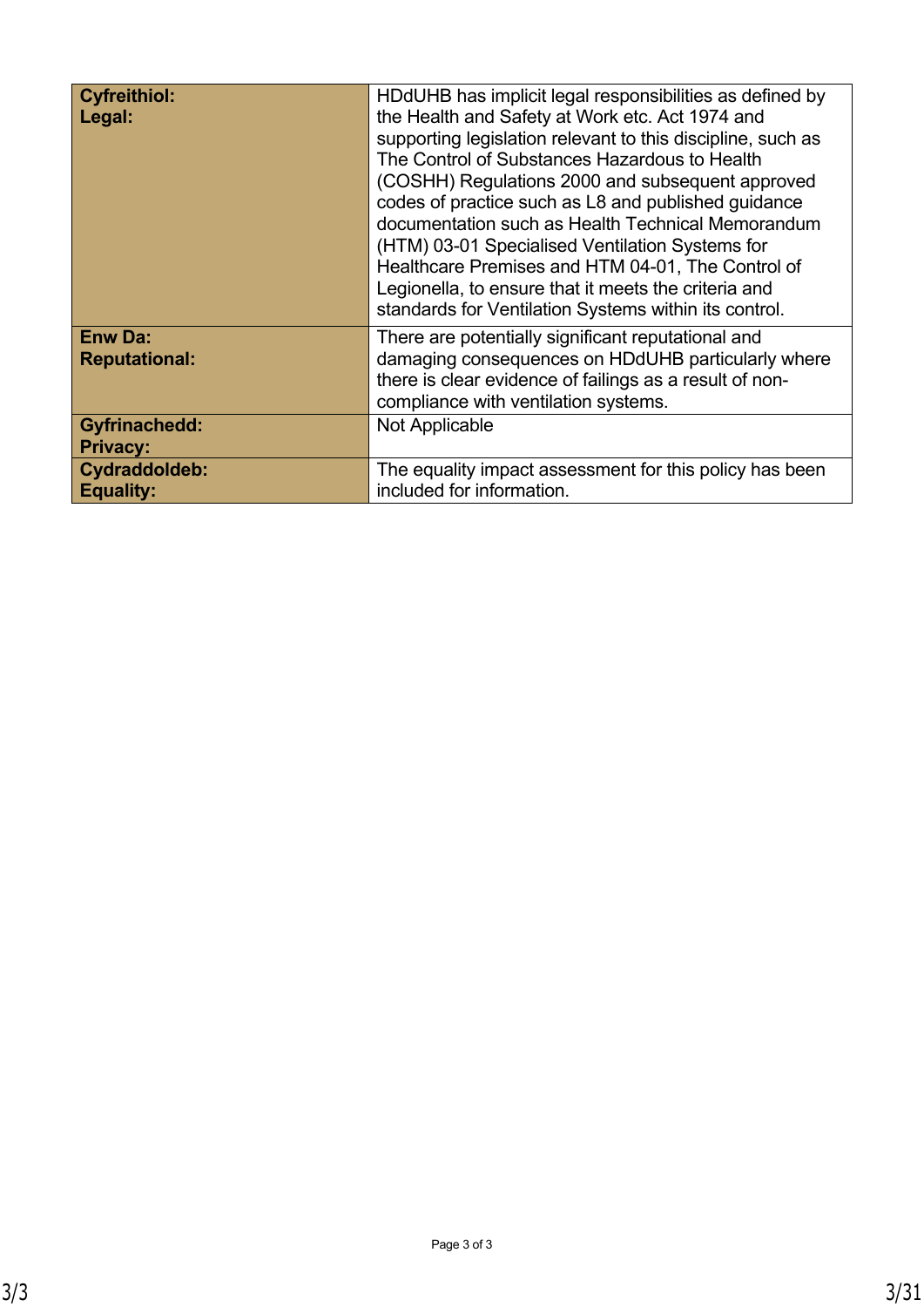### **SUMMARY EQUALITY IMPACT ASSESSMENT – 382 – Ventilation Policy**

**Organisation:** Hywel Dda University Health Board

| <b>Proposal Sponsored by: Name:</b> |               | Paul Evans                                      |  |
|-------------------------------------|---------------|-------------------------------------------------|--|
|                                     | <b>Title:</b> | <b>Assistant Head of Operational Facilities</b> |  |
|                                     | Department:   | <b>Estates Department</b>                       |  |

| Policy Title: | Policy 382 - Ventilation Policy |
|---------------|---------------------------------|
|               |                                 |

| <b>Brief Aims and</b>        | The aim of this Policy is to establish mandatory requirements for the management of       |
|------------------------------|-------------------------------------------------------------------------------------------|
| <b>Objectives of Policy:</b> | Ventilation Systems installed within Hywel Dda University Health Board (HDdUHB) premises. |
|                              |                                                                                           |
|                              |                                                                                           |
|                              |                                                                                           |

| Was the decision<br>reached to proceed to |                              | No $\checkmark$                                                                            |
|-------------------------------------------|------------------------------|--------------------------------------------------------------------------------------------|
| <b>full Equality Impact</b>               |                              | The Policy has no direct relevance to duties under the Equality Act 2010, having a neutral |
| Assessment?                               | indicated a similar outcome. | impact on protected groups. A trawl of similar policies in other Health Boards in the UK   |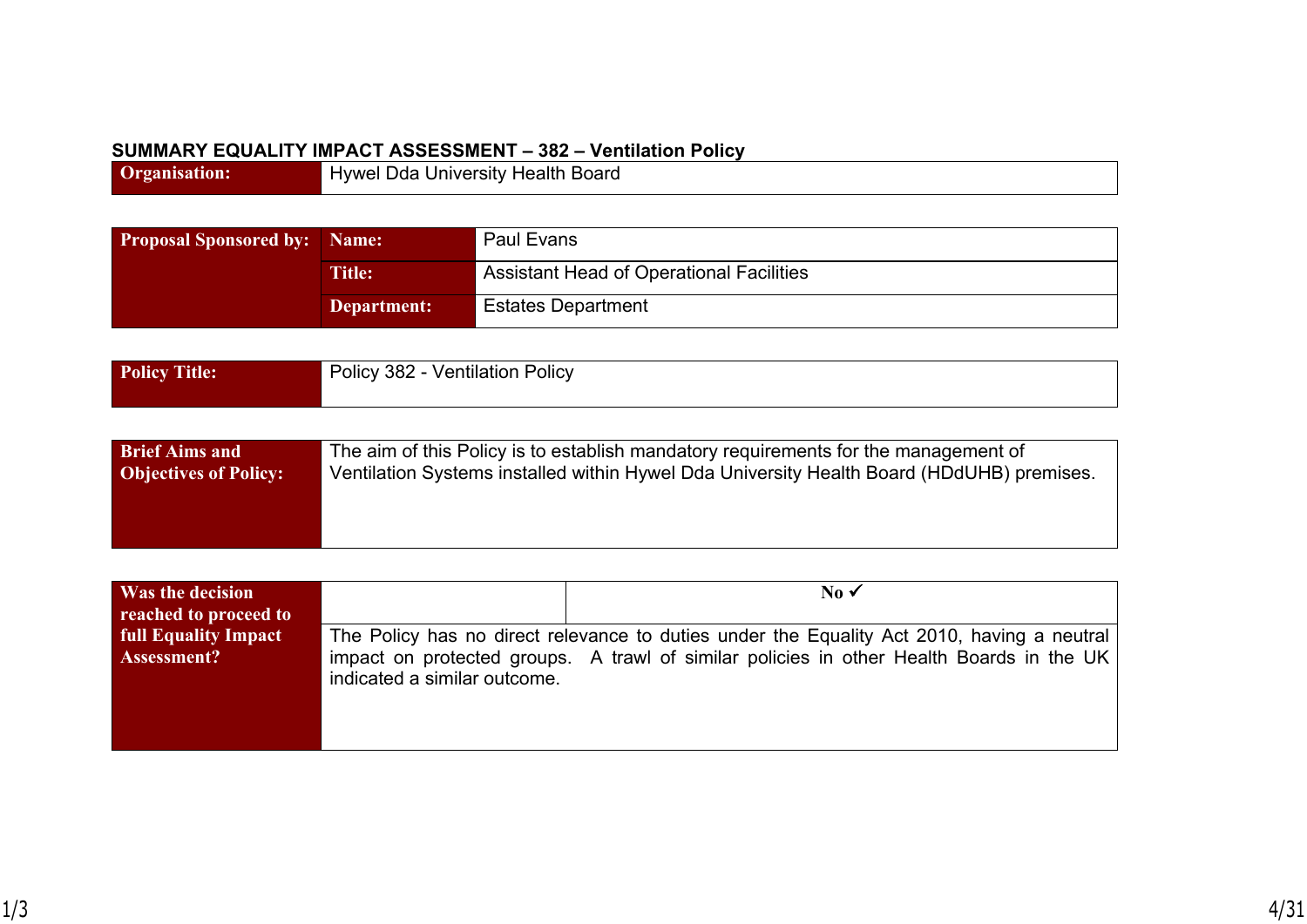| If no, are there any<br>issues to be addressed?                | Yes ✔                                                                        | No. |
|----------------------------------------------------------------|------------------------------------------------------------------------------|-----|
|                                                                | Copies of the Policy in alternative formats may be made available on request |     |
|                                                                | <b>Review December 2021</b>                                                  |     |
| Language in the Policy requires changing to be gender neutral. |                                                                              |     |

| <b>Is the Policy Lawful?</b> | Yes · | The Policy complies with Health and Safety legislation. |
|------------------------------|-------|---------------------------------------------------------|
|                              |       |                                                         |

| Will the Policy be<br>adopted? | Yes √        | The Policy will be adopted.                                                                                                                                                                                                                                                  |
|--------------------------------|--------------|------------------------------------------------------------------------------------------------------------------------------------------------------------------------------------------------------------------------------------------------------------------------------|
|                                | operational. | No evidence gathered to indicate a negative impact. The implementation of this Policy will<br>enhance human rights aspects in so far as HDdUHB will ensure that their facilities are<br>appropriately ventilated and comfortable where ventilation systems are installed and |

| <b>Are monitoring</b>  | Yes $\checkmark$                                                                               |                                                                                              |  |  |  |  |  |
|------------------------|------------------------------------------------------------------------------------------------|----------------------------------------------------------------------------------------------|--|--|--|--|--|
| arrangements in place? |                                                                                                |                                                                                              |  |  |  |  |  |
|                        |                                                                                                | The Policy will be subject to regular reviews to assess its performance and implementation.  |  |  |  |  |  |
|                        | Any complaints received in relation to equality, diversity and human rights received following |                                                                                              |  |  |  |  |  |
|                        |                                                                                                | implementation of the Policy will be addressed on an individual basis and appropriate action |  |  |  |  |  |
|                        | taken.                                                                                         |                                                                                              |  |  |  |  |  |

| Who is the Lead | ame: | Paul<br>:vans |
|-----------------|------|---------------|
|                 |      |               |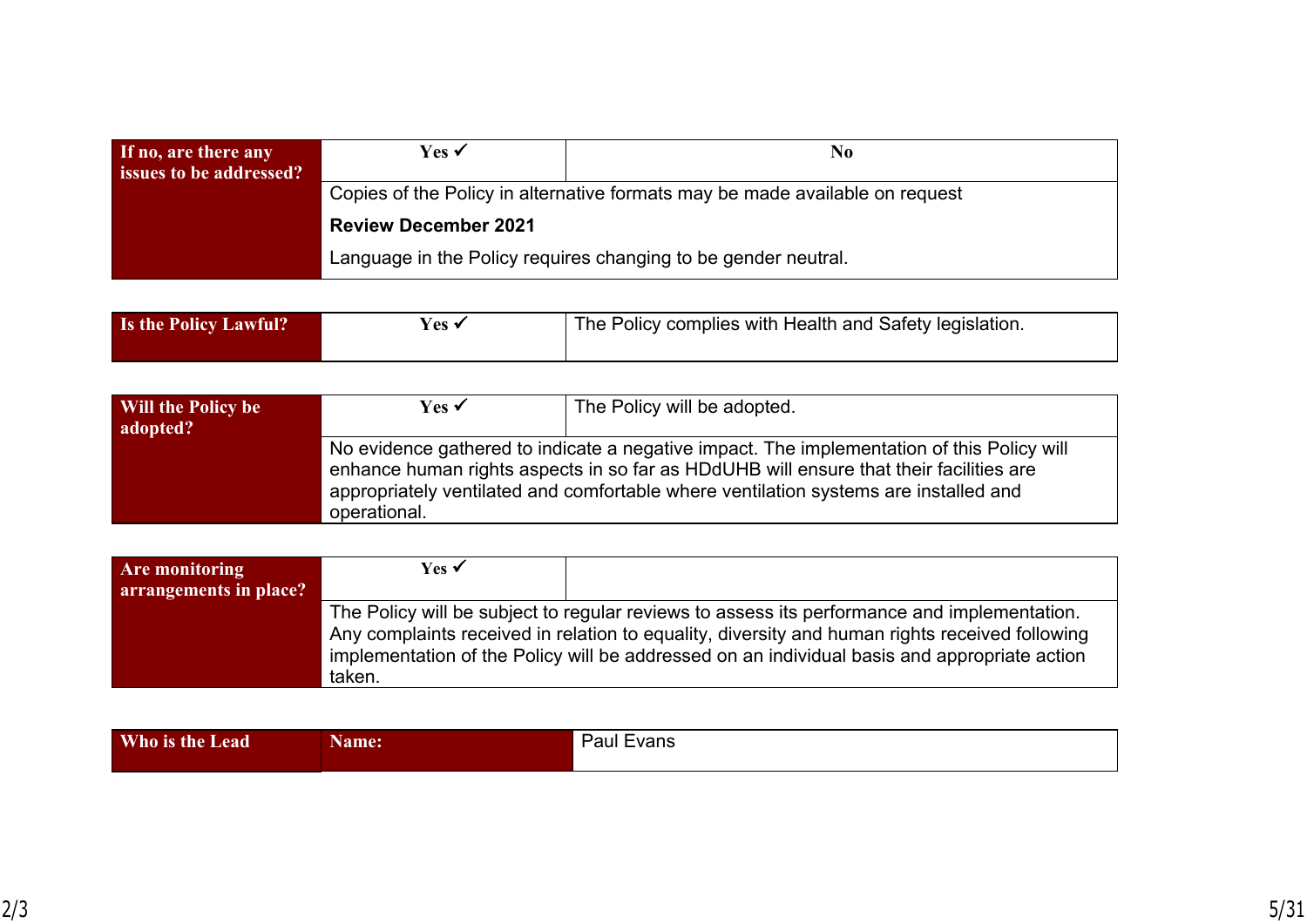| Officer?                      | Title:      | <b>Assistant Head of Operations</b> |
|-------------------------------|-------------|-------------------------------------|
|                               | Department: | Estates                             |
| <b>Review Date of Policy:</b> | Two yearly  |                                     |

| <b>Signature of all parties:</b> | <b>Name</b>        | <b>Title</b>                                          | <b>Signature</b>                                                                         |
|----------------------------------|--------------------|-------------------------------------------------------|------------------------------------------------------------------------------------------|
|                                  | <b>Paul Evans</b>  | Assistant Head of<br>Operational<br><b>Facilities</b> | November 2021                                                                            |
|                                  | <b>Alan Winter</b> | Senior Diversity &<br><b>Inclusion Officer</b>        | 16 <sup>th</sup> December 2021                                                           |
|                                  |                    |                                                       |                                                                                          |
|                                  |                    |                                                       |                                                                                          |
|                                  |                    |                                                       |                                                                                          |
|                                  |                    |                                                       | Please Note: An Action Plan should be attached to this Outcome Report prior to signature |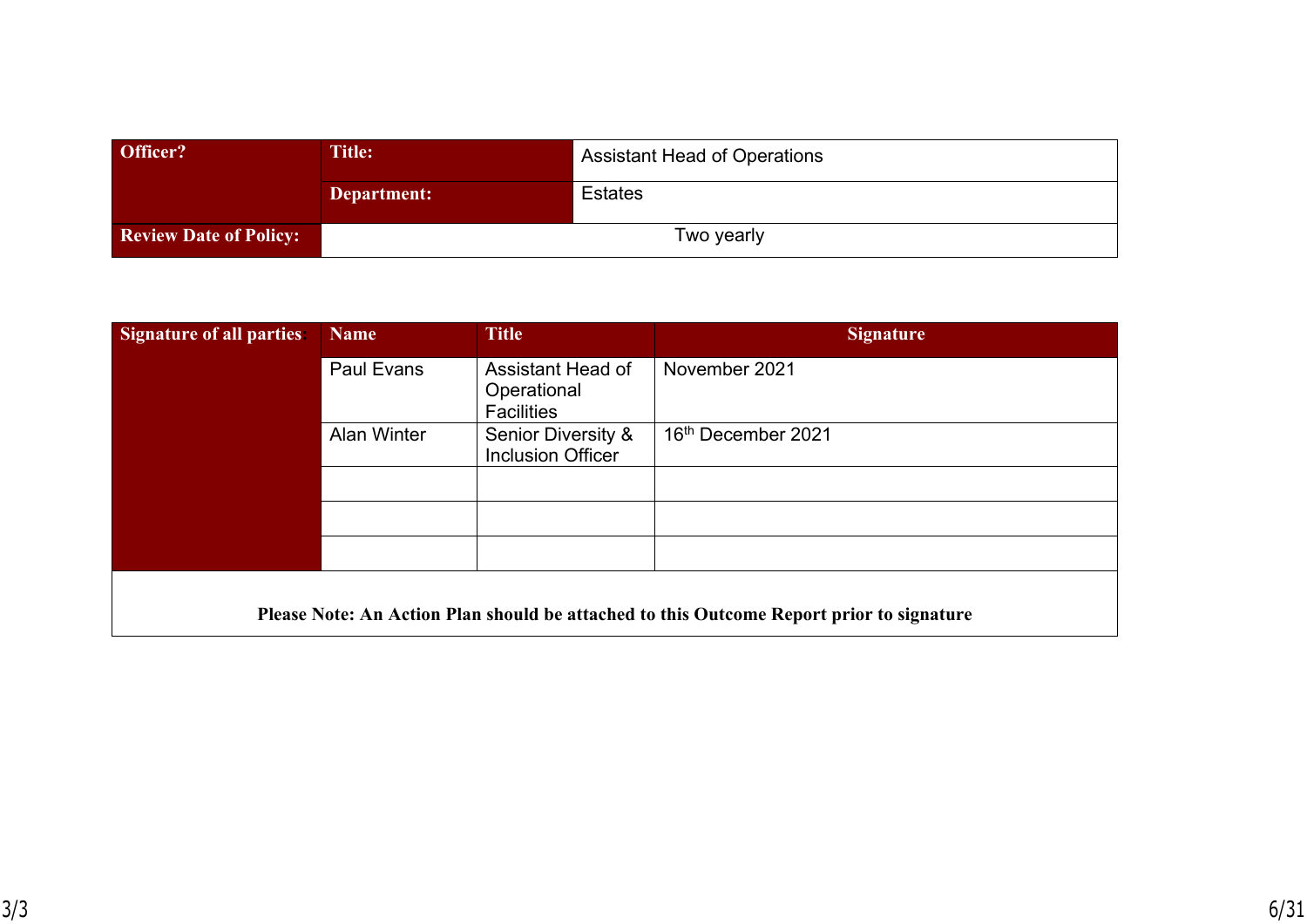

**Bwrdd lechyd Prifysgol Hywel Dda University Health Board** 

# **ESTATES VENTILATION POLICY**

# **FOR REVIEW AND APPROVAL**

| Policy<br>382<br>Number: |  | Supersedes: | N/A          |  | <b>Classification</b> |           | Corporate |           |               |
|--------------------------|--|-------------|--------------|--|-----------------------|-----------|-----------|-----------|---------------|
|                          |  |             |              |  |                       |           |           |           |               |
| <b>Version</b>           |  | Date of     | Approved by: |  |                       | Date of   |           | Date made | <b>Review</b> |
| <b>No</b>                |  | $EqA$ :     |              |  |                       | Approval: |           | Active:   | Date:         |
| V2                       |  |             | <b>HSC</b>   |  |                       |           |           |           | year          |

| <b>Brief</b><br>Summary of<br>Document: | The aim of this Policy is to outline the necessary mandatory requirements for<br>the management of Ventilation Systems installed within all Health Board<br>premises.                                                                                                                                     |
|-----------------------------------------|-----------------------------------------------------------------------------------------------------------------------------------------------------------------------------------------------------------------------------------------------------------------------------------------------------------|
|                                         |                                                                                                                                                                                                                                                                                                           |
| Scope:                                  | This policy applies to all premises owned or occupied by the HB where<br>Ventilation systems are installed and maintained.<br>The policy covers the maintenance of all ventilation/air handling equipment<br>within the Health Board, to ensure a safe environment for patients, staff and the<br>public. |
|                                         |                                                                                                                                                                                                                                                                                                           |
| To be read in<br>conjunction<br>with:   | 144 – Maintenance Policy<br>242 - Fire Safety Policy<br>010 - Health and Safety Policy<br><b>WHTM</b> documentation                                                                                                                                                                                       |

| <b>Owning</b><br>Committee/<br><b>Group</b> | Senior Operational Managers Group (Chair – Head of Operational Facilities<br>Management) |
|---------------------------------------------|------------------------------------------------------------------------------------------|
|---------------------------------------------|------------------------------------------------------------------------------------------|

| <b>Executive</b> | Andrew                  | <b>Title</b> | Director of Operations |
|------------------|-------------------------|--------------|------------------------|
| Director:        | <sup>1</sup> Carruthers | Job          |                        |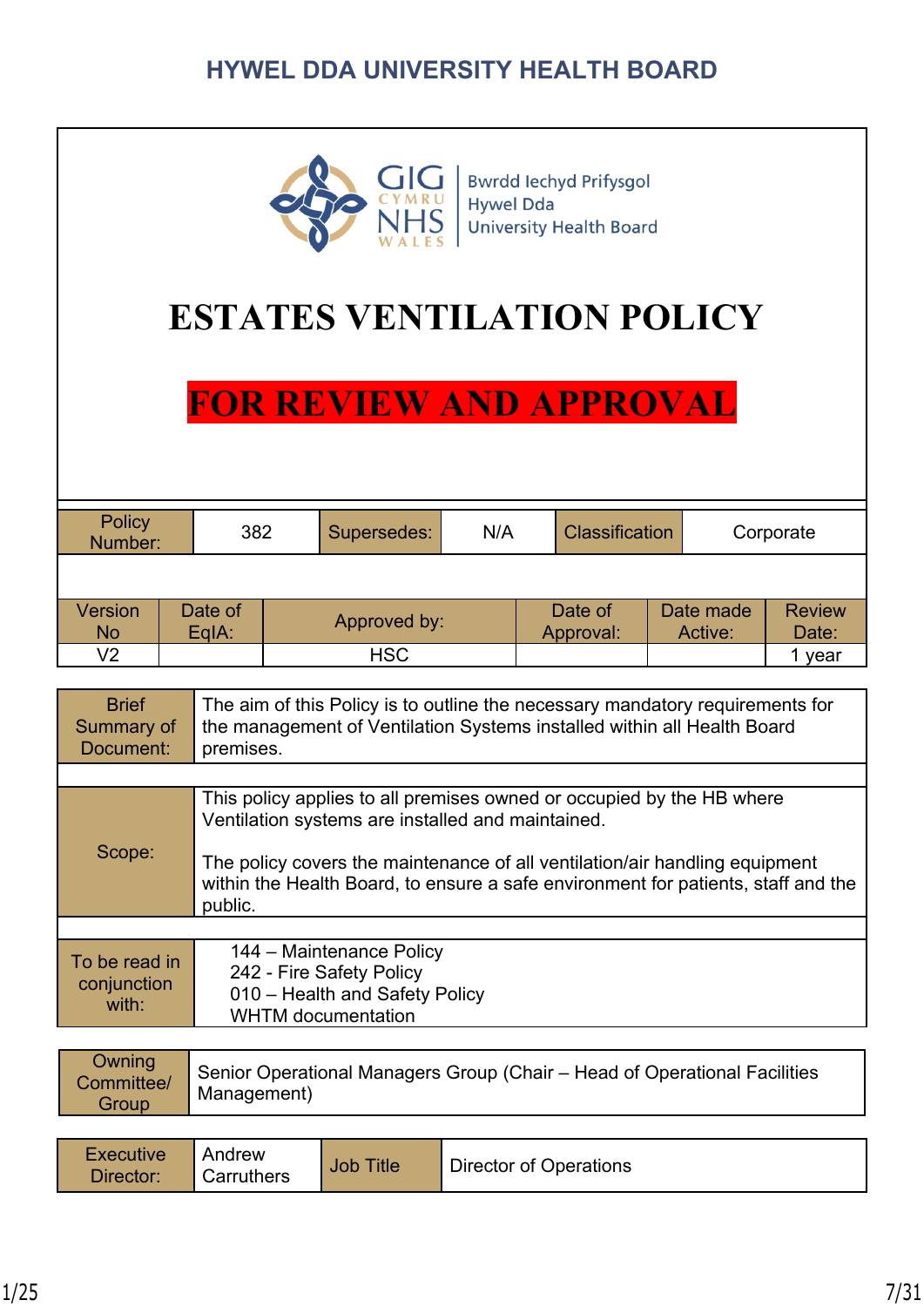|                | <b>Reviews and updates</b> |                   |
|----------------|----------------------------|-------------------|
| Version<br>no: | Summary of Amendments:     | Date<br>Approved: |
|                | <b>New Policy</b>          |                   |
|                |                            |                   |
|                |                            |                   |

# Glossary of terms

| Term           | <b>Definition</b>                                      |
|----------------|--------------------------------------------------------|
| <b>HDUHB</b>   | Hywel Dda University Health Board                      |
| <b>COSHH</b>   | Control of Substances hazardous to health              |
| <b>HTM</b>     | <b>Health Technical Memorandum</b>                     |
| HB             | <b>Health Board</b>                                    |
| <b>AHU</b>     | Air Handling Unit                                      |
| <b>HCAI</b>    | <b>Health Care Associated Infections</b>               |
| <b>PPM</b>     | <b>Pre-Planned Maintenance</b>                         |
| <b>O&amp;M</b> | <b>Operations &amp; Maintenance Manual</b>             |
| <b>SOM</b>     | <b>Site Ops Managers</b>                               |
| AE(V)          | <b>Authorised Engineer Ventilation</b>                 |
| <b>TVC</b>     | <b>Total Viable Count</b>                              |
| <b>CFU</b>     | <b>Colony Forming Units</b>                            |
| <b>BMS</b>     | <b>Building Management System</b>                      |
| <b>LEV</b>     | <b>Local Exhaust Ventilation</b>                       |
| <b>UCV</b>     | <b>Ultra Clean Ventilated</b>                          |
| <b>CEO</b>     | <b>Chief Executive Officer</b>                         |
| <b>DP</b>      | <b>Designated Person</b>                               |
| <b>DFECM</b>   | Director of Facilities, Estates and Capital Management |
| HoO            | <b>Head of Operations</b>                              |
| <b>OCM</b>     | <b>Operations Compliance Manager</b>                   |
| AP(v)          | <b>Authorised Persons Ventilation</b>                  |
| CP's           | <b>Competent Persons Ventilation</b>                   |

|  | Keywords   Ventilation, Air Handling, Damper, Maintenance. |  |
|--|------------------------------------------------------------|--|
|--|------------------------------------------------------------|--|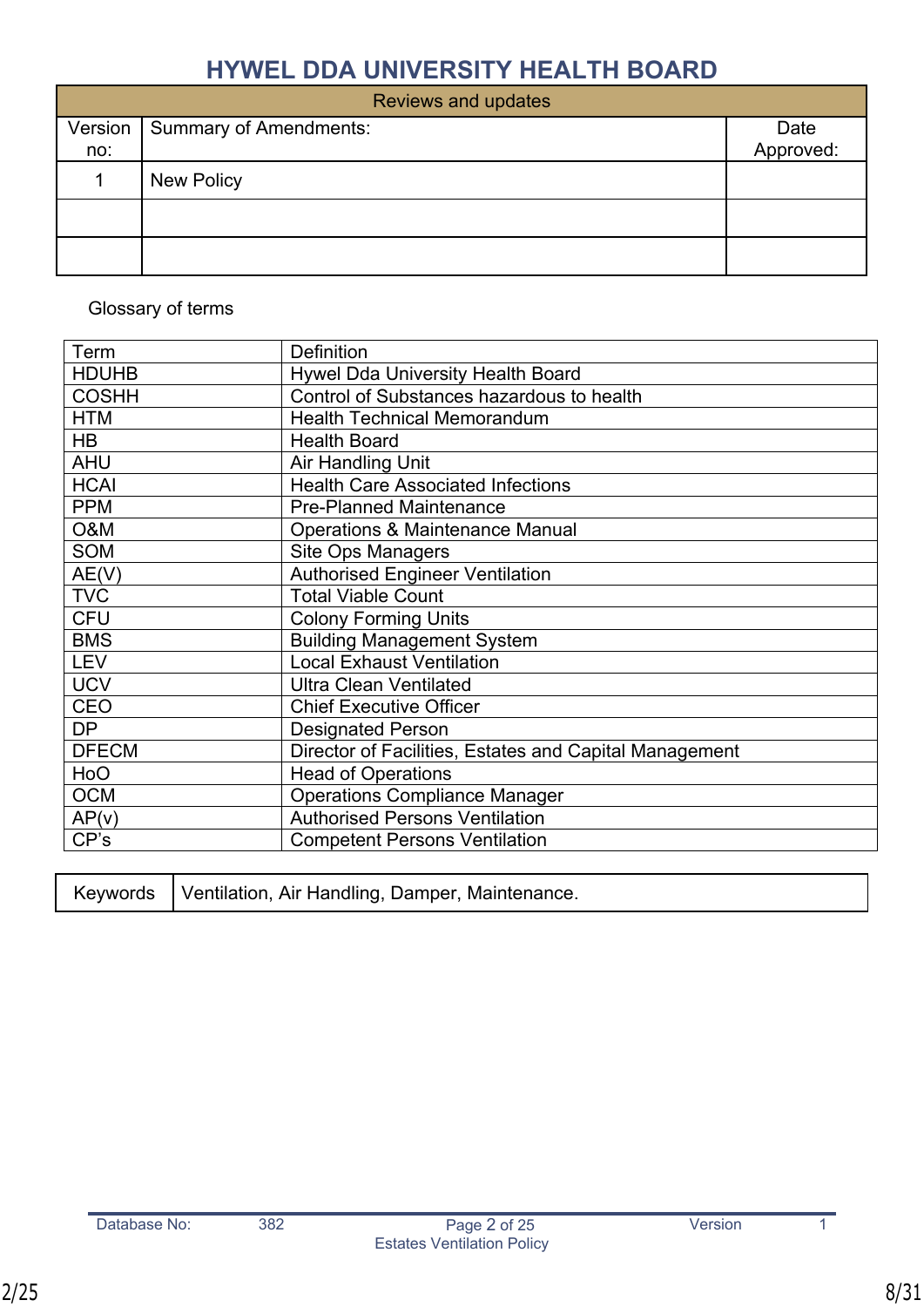# HYWEL DDA UNIVERSITY HEALTH BOARD **CONTENTS**

| 1.                                                                           |  |
|------------------------------------------------------------------------------|--|
| 2.                                                                           |  |
| 3.                                                                           |  |
| 4.                                                                           |  |
| 5.                                                                           |  |
| 5.1.                                                                         |  |
| 6.                                                                           |  |
| 6.1.                                                                         |  |
| 6.2.                                                                         |  |
| 6.3.                                                                         |  |
| 6.4.                                                                         |  |
| 6.5.                                                                         |  |
| 6.6.                                                                         |  |
| 6.7.                                                                         |  |
| 6.8.                                                                         |  |
| Summary for commissioning of conventionally-ventilated theatres9<br>6.8.1.   |  |
| 6.8.2. Summary for commissioning ultra clean ventilated (UCV) theatres. 9    |  |
| 6.9.                                                                         |  |
|                                                                              |  |
|                                                                              |  |
| 7.                                                                           |  |
| 7.1.                                                                         |  |
| 7.2.                                                                         |  |
| The Board Level Director (Deputy Chief Executive) (DP)11<br>7.3.             |  |
| The Director of Facilities, Estates and Capital Management (DFECM)11<br>7.4. |  |
| 7.5.                                                                         |  |
| 7.6.                                                                         |  |
| 7.7.                                                                         |  |
| 7.8.<br>7.9.                                                                 |  |
|                                                                              |  |
|                                                                              |  |
|                                                                              |  |
| 8.                                                                           |  |
| 8.1                                                                          |  |
| 9.                                                                           |  |
|                                                                              |  |
|                                                                              |  |
|                                                                              |  |
|                                                                              |  |
|                                                                              |  |
|                                                                              |  |
| 16. Appendix 1 - Annual inspection of Critical ventilation systems AHU and   |  |
|                                                                              |  |
|                                                                              |  |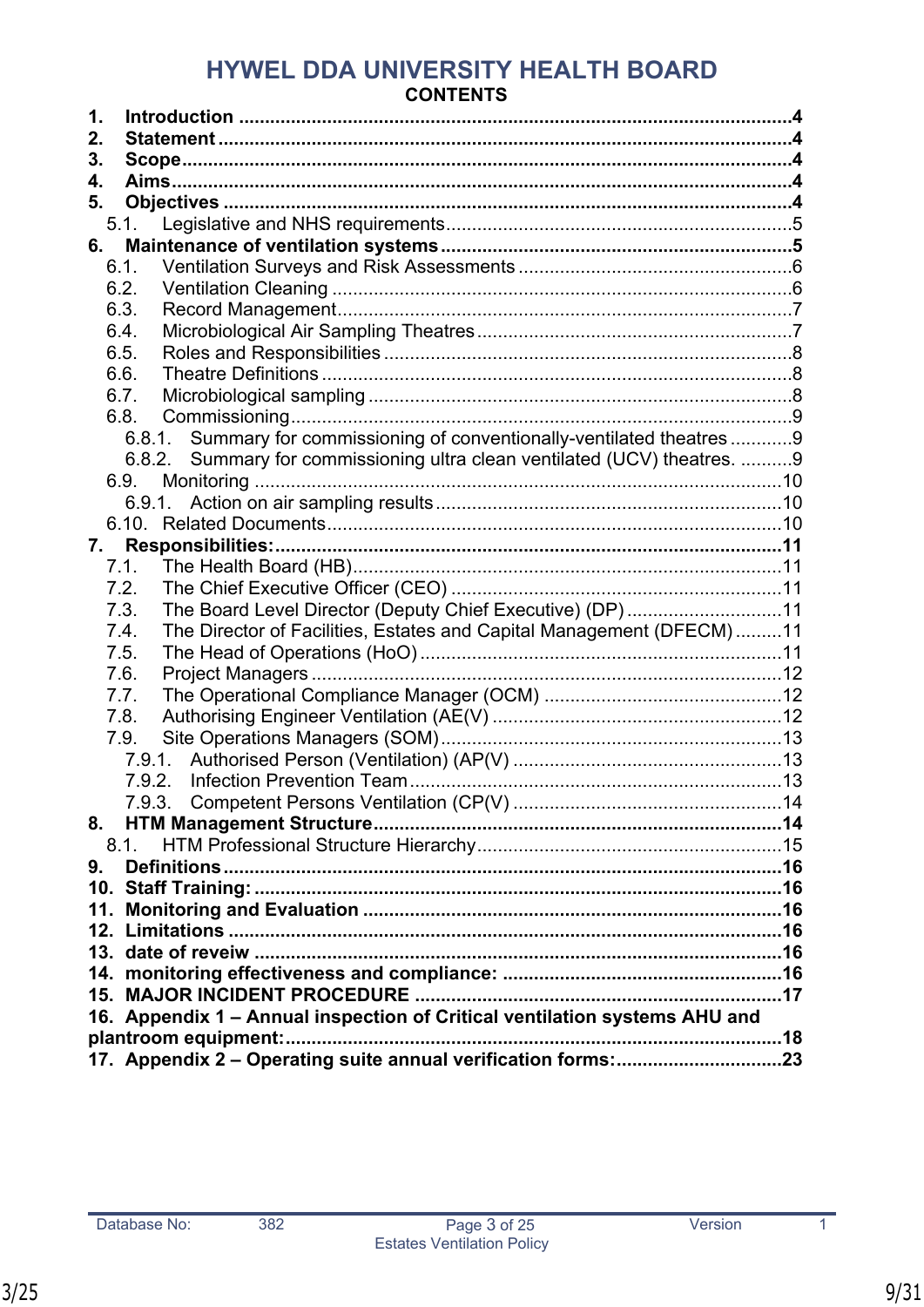### <span id="page-9-0"></span>**1. INTRODUCTION**

The Hywel Dda University Health Board, hereinafter referred to as the HB, acknowledges it's responsibilities under the Health and Safety at Work etc. Act 1974 and supporting legislation relevant to this discipline, such as The Control of Substances Hazardous to Health (COSHH) Regulations 2000 and subsequent approved codes of practice such as L8 and published guidance documentation such as Health Technical Memorandum (HTM) 03-01 Specialised Ventilation Systems for Healthcare Premises and HTM 04-01, The Control of Legionella, to ensure that it meets the criteria and standards for Ventilation Systems within it's control.

### <span id="page-9-1"></span>**2. STATEMENT**

The HB attaches great importance to all Health and Safety aspects and its impact on patients, public and staff to ensure that it provides healthcare facilities safe and fit for purpose.

The Health Board will ensure that all ventilation/air conditioning units (AHU's), are installed, inspected, serviced and maintained in accordance with all Statutory Instruments, NHS Guidelines, Health Technical Memoranda or similar, to ensure that such equipment does not pose a health or operational risk to either, staff, patients or members of the public.

# <span id="page-9-2"></span>**3. SCOPE**

This policy applies to all premises owned or occupied by the HB where ventilation systems are installed and maintained.

The policy covers the maintenance of all ventilation/air handling equipment within the Health Board, to ensure a safe environment for patients, staff and the public.

### <span id="page-9-3"></span>**4. AIMS**

The aim of this Policy is to establish mandatory requirements for the management of Ventilation and Ventilation Systems installed within HB's premises.

The Policy has been developed to ensure compliance with existing legislation, helping ensure that good practice standards are applied to all ventilation systems in use within the organisation. The Policy will ensure the organisation complies with the law and fosters confidence amongst both public and staff that the organisation takes its responsibilities regarding maintenance of these systems seriously.

### <span id="page-9-4"></span>**5. OBJECTIVES**

This Policy will provide guidance to those responsible for the management of ventilation systems and will ensure that adequate liaison is established between key members of staff and persons with overall responsibility for maintenance management.

Ensure that ventilation systems operate at optimum levels of performance and within the intended design criteria.

Maintain a clean and appropriate environment which facilitates the prevention and control of HCAI (Health Care Associated Infection) in a manner conducive to quality clinical care.

Ventilation is provided in healthcare premises to improve air quality, reduce the spread of infections and for the comfort of the occupants of buildings. More specialised ventilation will also provide comfort but its prime function will be to closely control the environment and air movement of the space that it serves in order to contain, control and reduce hazards to patients and staff from airborne contaminants, dust and harmful micro-organisms.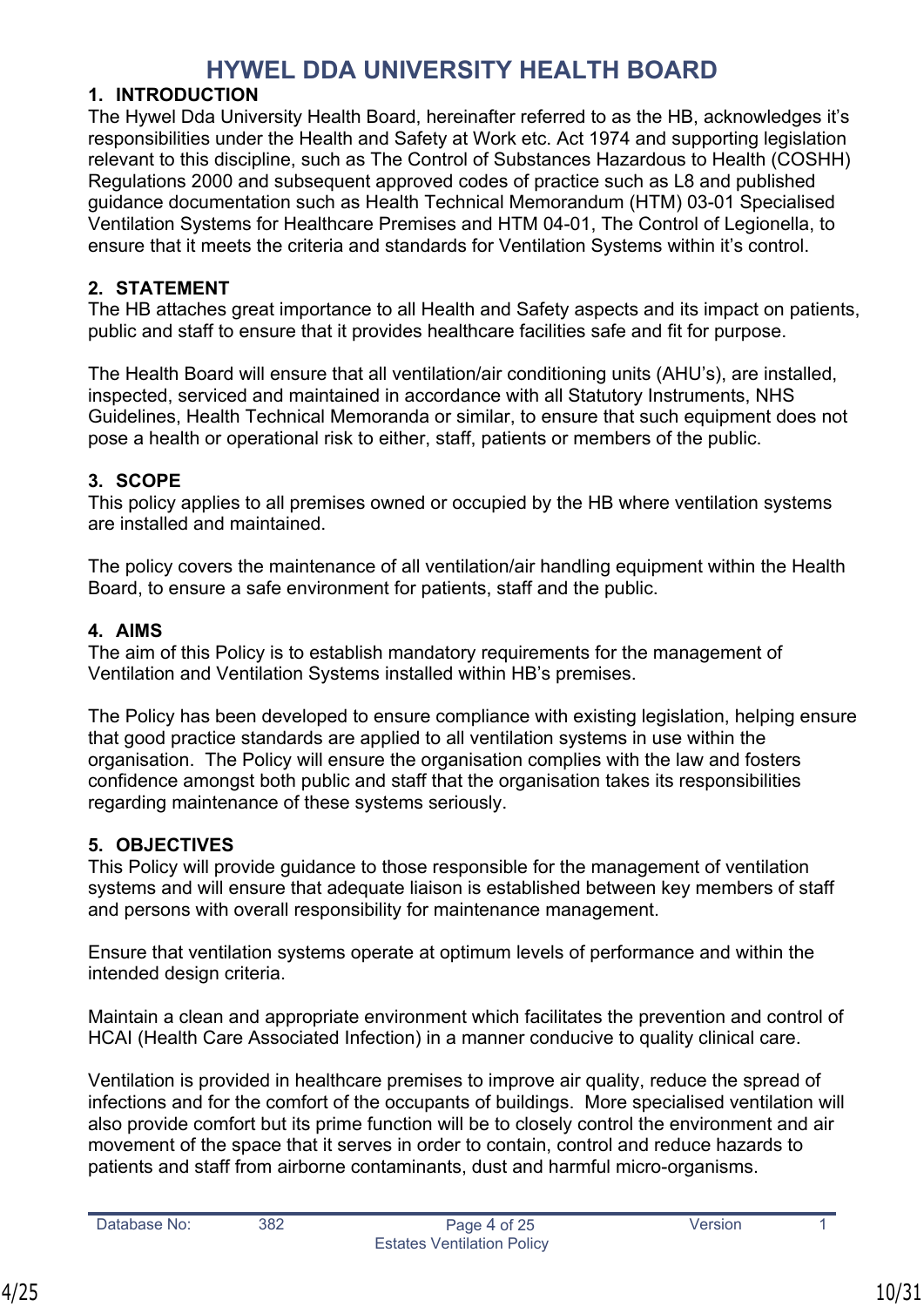The HB recognises its obligations to take necessary measures in the provision of effective maintenance of engineering plant, systems and services.

# <span id="page-10-0"></span>**5.1. Legislative and NHS requirements**

It is the policy of the Organisation to comply with NHS, UK and EU statutory and other legislative requirements in relation to the use and management of ventilation systems. The legislation and Health Service guidance documents that must be considered in the development and maintenance of this policy are:

- o The Health and Safety at Work Act 1974;
- o The Control of Substances Hazardous to Health (COSHH) 1998;
- o The Management of Health and Safety at Work Regulations 1992;
- o Workplace (Health, Safety and Welfare) Regulations 1992;
- o Provision and Use of Workplace Equipment Regulations 1992;
- o Approved Code of Practice on the Prevention or Control of Legionella (L8);
- o Health Technical Memorandum 03-01 Specialised Ventilation in Healthcare Premises. Part A and B.
- o Health Technical Memorandum 04-01 The Control of Legionella, Hygiene, safe hot water, cold water and drinking water systems.
- o The Regulatory Reform (Fire Safety) Order 2005
- o Building Regulations Part F & Part L2

# <span id="page-10-1"></span>**6. MAINTENANCE OF VENTILATION SYSTEMS**

All ventilation air handling units (AHU), plant, ductwork and systems shall be included in the planned preventative maintenance (PPM) system.

Inspections and maintenance shall be carried out in accordance with the following:

- Heating and ventilation systems Health Technical Memorandum 03-01 specialised ventilation for healthcare premises Part A & B.
- Health and Safety Commission's Approved Code of Practice and quidance document 'Legionnaires' disease; the control of Legionella bacteria in water systems' (L8).
- Health Technical Memorandum 04-01 'The control of Legionella, hygiene, 'safe' hot water, cold water and drinking water systems.
- Manufactures Operation and Maintenance (O&M) Manuals.
- CIBSE Guides

The general frequency of inspections and verification for ventilation systems shall consist of:

All ventilation systems to be subject to a minimum visual inspection annually, the purpose of the inspection are to establish that:

The system is still required.

- The AHU conforms to the minimum standards.
- That fire containment has not been breached
- The general condition of the system is adequate and operates in a satisfactory manner.

Ventilation systems servicing critical areas, such as theatres, patient isolation facilities, Intensive Care units, neonatal units and MRI units (a full list of critical environments is available in the HTM 03-01 Part B) shall be inspected quarterly and their performance measured and verified annually and written reports held in the Site Operations Manager's (SOM) ventilation portfolio. Reference should be made on the condition of filters, heavy soiling, requiring more frequent tests.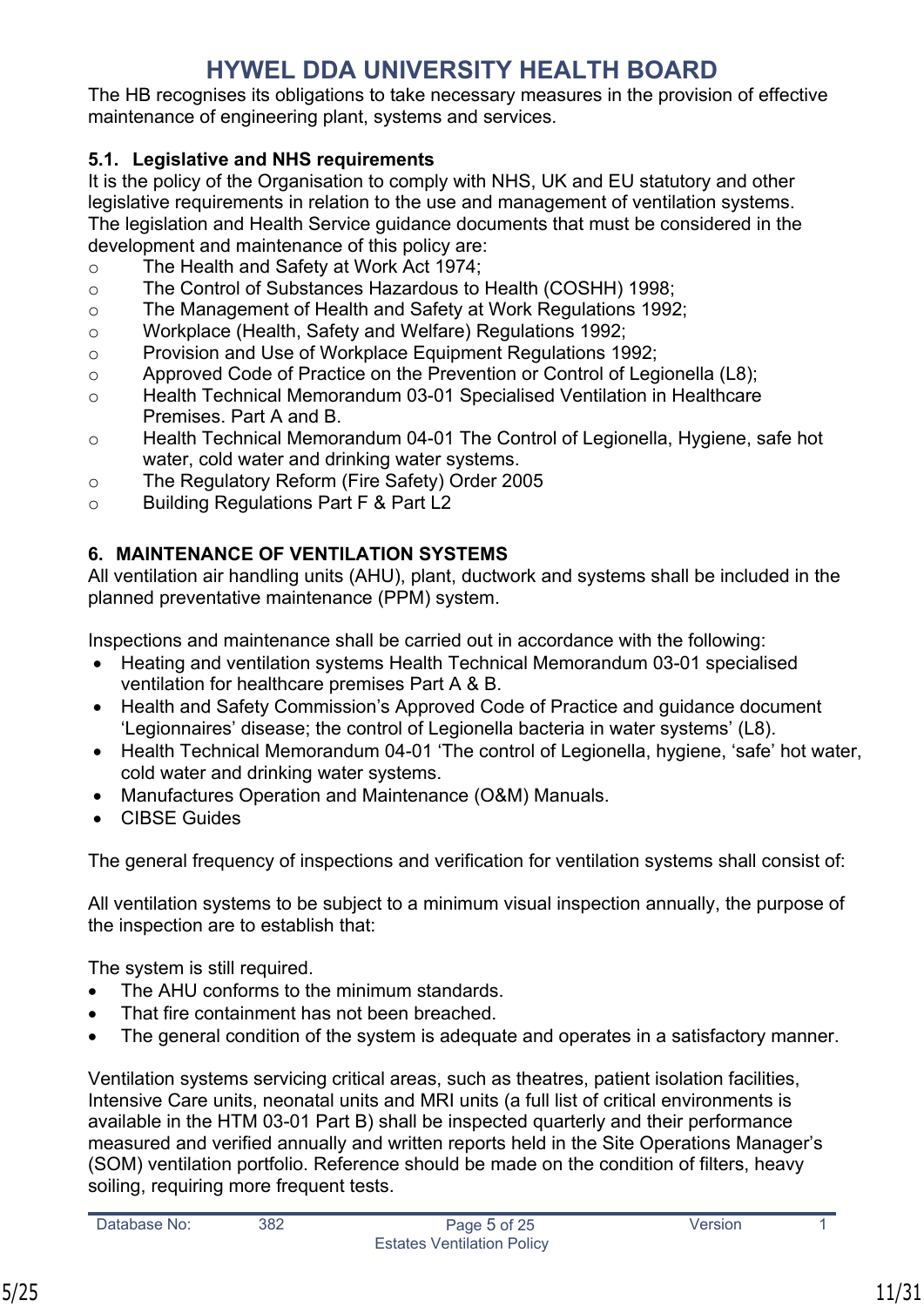The quarterly inspection should be as detailed in HTM 03-01 Part B, simple visual check sheets associated with each quarterly inspection are to be completed and retained by the Health Board.

Examples of the check sheets are shown in HTM 03-01 Part B. If minimum recommended flow rates and pressures are not being met, a detailed verification must be completed and remedial actions taken, as necessary to ensure that the system operates to at least the minimum acceptable standards recommended in HTM 03-01 Part B.

Annual inspection forms for critical ventilation systems must be used and are identified in [Appendix 1,](#page-23-0) Operating suite annual verification forms are held in [Appendix 2.](#page-28-0)

All validation and verification reports on critical ventilation systems must be submitted to the Authorising Engineer Ventilation (AE(V) for signing off.

Permits to work maybe required when isolating ventilation systems for carrying out routine inspections, for confined space access or isolating of fire alarm services.

# <span id="page-11-0"></span>**6.1. Ventilation Surveys and Risk Assessments**

The SOM and their nominated deputies will be responsible for the monitoring and arranging of ventilation surveys and risk assessments with the appointed contractors as and when deemed necessary, the ventilation portfolio will clearly specify the frequencies of previous surveys and when future assessments will be needed.

The SOM will be responsible for assessing the competence of those carrying out risk assessments with advice from the AE.

It will be at the discretion of the SOM and their nominated deputies to include, total viable counts TVC/fungal swabs as part of the assessment process to identify the levels of colony-forming unit (CFU) per square centimetre of the ductwork to establish levels of micro organisms such as bacteria, mould and yeast. Similarly, the use of DDT, Dust Deposit Tests, such as Elcometer can be adopted if necessary.

Furthermore, fire damper locations, conditions, operating performance and testing may also be considered as part of the assessment process and may require the need of additional inspection hatches installed.

It will be essential to undertake a post clean survey on every occasion of ventilation cleaning to establish if work has been carried out to satisfactory conditions. These documents will also form part of the ventilation portfolio.

# <span id="page-11-1"></span>**6.2. Ventilation Cleaning**

Supply air ductwork conveys air that has been filtered and therefore requires internal cleaning only when it becomes contaminated, the frequency will depend upon the age and condition of the system and flow of air past the AHU filter, there is no requirement to clean ductwork annually. Checks should be periodically undertaken for "filter by-pass" to ensure that filters are installed correctly to avoid particulate contaminates downstream.

Extract Air Systems handle unfiltered air and are therefore cleaned as frequently as necessary in order to maintain their operating efficiency. For visual inspections of filter conditions and damper status, it is recommended that these be linked graphically to a Building Management System (BMS) to visually indicate faults. Kitchen ventilation is a fire risk and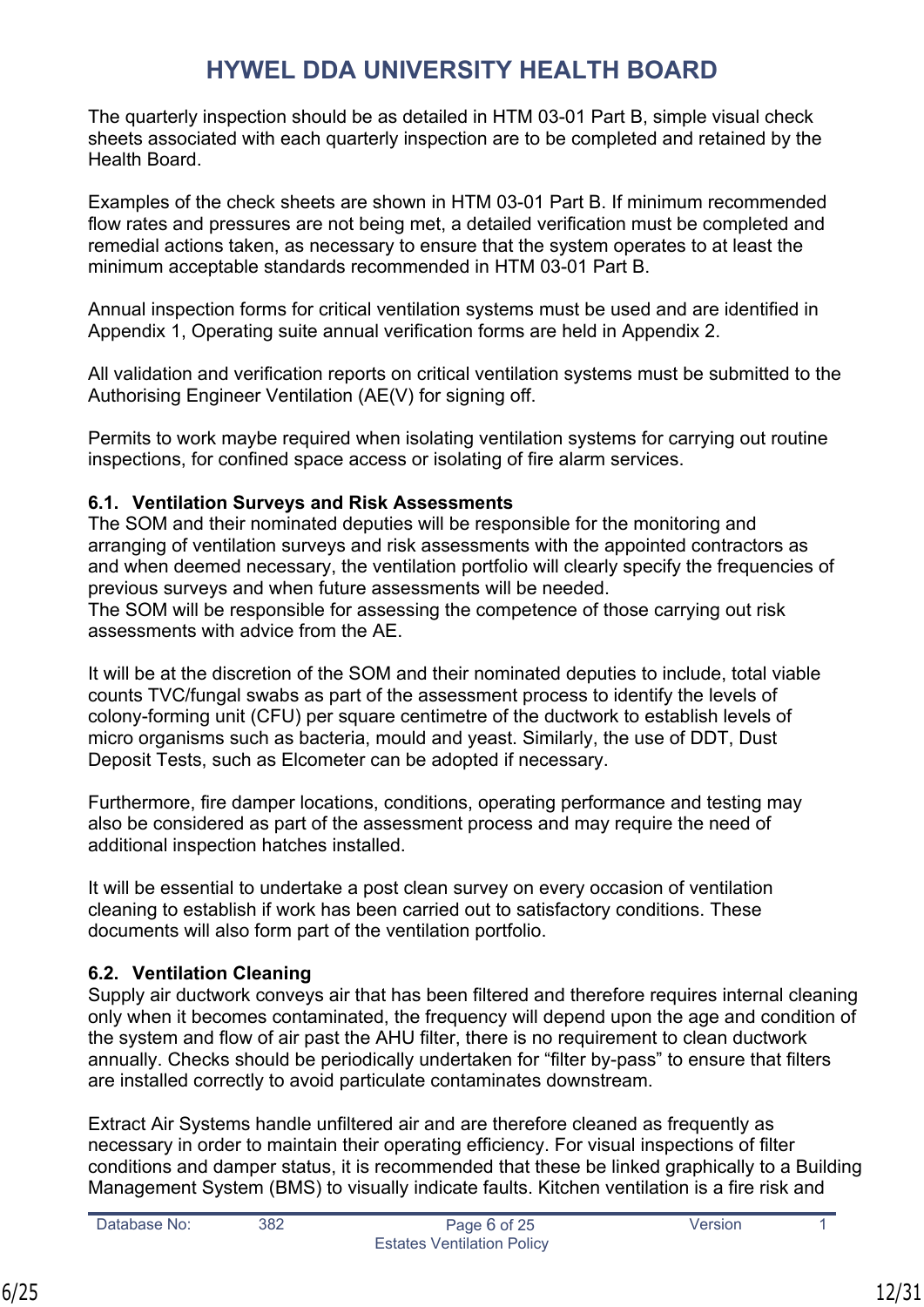should be subject to a quarterly visual inspection depending on how heavily it is used. See table 12 in DW172 Kitchen Ventilation (2018) for guidance.

All fire dampers should be tested by a competent person at regular intervals not exceeding one year, see HTM 03-01 Part B and BS9999 for technical guidance. There should be a comprehensive log book containing evidence of operational maintenance and testing. Furthermore, a location reference indicating the specific location and condition status of the damper. These are known as "maintenance dossiers" and are available at the each maintenance department.

Where split and cassette air conditioning units are installed, these units incorporate internal recirculation air filters and a drainage system to remove condensate from the cooling coil. These systems must be on a maintenance programme and inspected / cleaned every three months.

Local Exhaust Ventilation (LEV) systems such as fume cupboards and Category 3 rooms must be closely monitored in accordance with HTM 03-01 Part B, however these remain the responsibility of the "serving department", and these systems must also be tested/inspected (every 14 months) and verified by specialists to comply with COSHH regulations (P601 Certified). Management of these serving departments, must maintain comprehensive records of their performance, repair and maintenance and share this information with Operational Maintenance Management site leads.

# <span id="page-12-0"></span>**6.3. Record Management**

In order that ventilation systems can be correctly operated and maintained it is essential that as-fitted drawings, operating manuals, maintenance instructions and commissioning manuals are available as well as complete asset information. This must be made available before hand over stage of a project, issued by the design lead person to the Authorised Person Ventilation.

Log books/portfolios identifying the location of equipment should be kept for each ventilation system. These must contain the maintenance records, testing/validation data, inspection and cleaning frequencies and will be the responsibility of the appointed Estates Authorised Person to ensure that they are kept up to date and available at all times.

All work shall be undertaken in accordance with the HB's Health and Safety policies, Department of Health guidance, relevant Codes of Practice, Health and Safety Executive guidance and departmental Health and Safety procedures. Safe systems of work shall be used for all personnel working on ventilation systems.

# <span id="page-12-1"></span>**6.4. Microbiological Air Sampling Theatres**

This section of the policy has been included to ensure that the operating theatre ventilation is optimal in order to prevent airborne micro-organisms from entering surgical wounds.

This section covers the requirement for microbiological air sampling in a working theatre, commissioning of new theatres and where there has been "substantial modifications" to the ventilation system or fabric of the theatre. The areas covered include:

- Conventionally-ventilated operating theatres
- Ultra clean-ventilated (UCV) operating theatres

Airborne contaminants may enter and operating room via the following routes:

- Through the supply air
- Shed by operating staff (skin fragments with bacteria)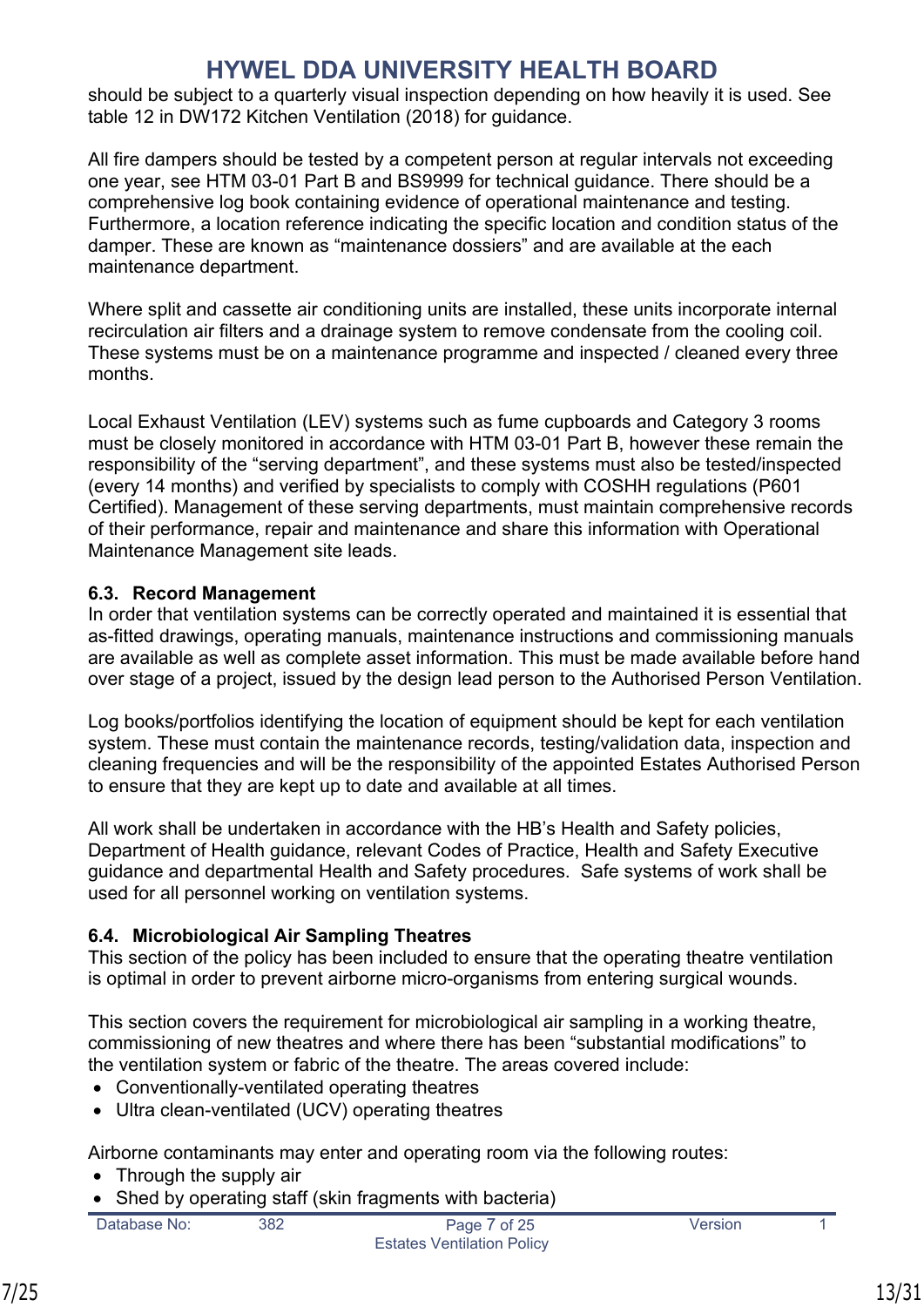- Through surgical activities
- Transferred from adjacent spaces

Dilution of airborne contaminants is ensured by a well functioning ventilation system. The design of the operating theatre should seek to minimise the movement of air from less clean to cleaner areas. Overall ventilation (supply flow rates, air change rates, etc.) should give sufficient dilution of airborne bacterial contaminants as per HTM guidance.

Microbial air testing in a conventionally-ventilated theatre is a final check of supply of optimal quality-air to the operating theatre and the principles are applied for commissioning and monitoring post-maintenance (This will depend upon locally implemented procedures).

# <span id="page-13-0"></span>**6.5. Roles and Responsibilities**

The estates operational maintenance teams will carry out annual PPM's. Where necessary they will liaise with the Infection Prevention Team & Consultant Microbiologist for appropriate actions.

Infection Prevention Nurse Practitioner will liaise with clinical teams where necessary on advice from Consultant Microbiologist and Estates where there are abnormal results

# <span id="page-13-1"></span>**6.6. Theatre Definitions**

Conventionally ventilated operating theatre has a supply of air to dilute airborne contamination by minimising transfer of airborne contaminants from less clean to cleaner areas, to control temperature, of the space and to remove or dilute waste anaesthetic gases.

Ultra-clean ventilation system is a means of significantly increasing the dilution effect by providing a large volume of clean filtered air to the zone in which an operation is performed and sterile items are exposed. Air is discharged above the operating zone and, while not truly laminar, its downward displacement purges the clean zone of any contaminants and particles generated within it.

The air flow in and around the clean zone also serves to prevent particles originating outside the zone from entering.

Ultra clean air is defined as that containing not more than 10cfu/m3

# <span id="page-13-2"></span>**6.7. Microbiological sampling**

A suitable accredited external company will be contracted to undertake air sampling as directed by the Appointed AP for Ventilation (this is dependent upon local agreed arrangements).

The theatre should have received a "HIGH LEVEL" clean and should be thoroughly clean and dust-free. The air handling unit should be operating at normal flow rates (i.e. not on setback ventilation) continuously for at least 1 hour before sampling.

The supply air should be checked by closing all doors and leaving the operating room empty with the ventilation system running. An active air sampler mounted in the centre of the room approximately 1 m above floor level should then be activated remotely to sample 1000 L / per minute.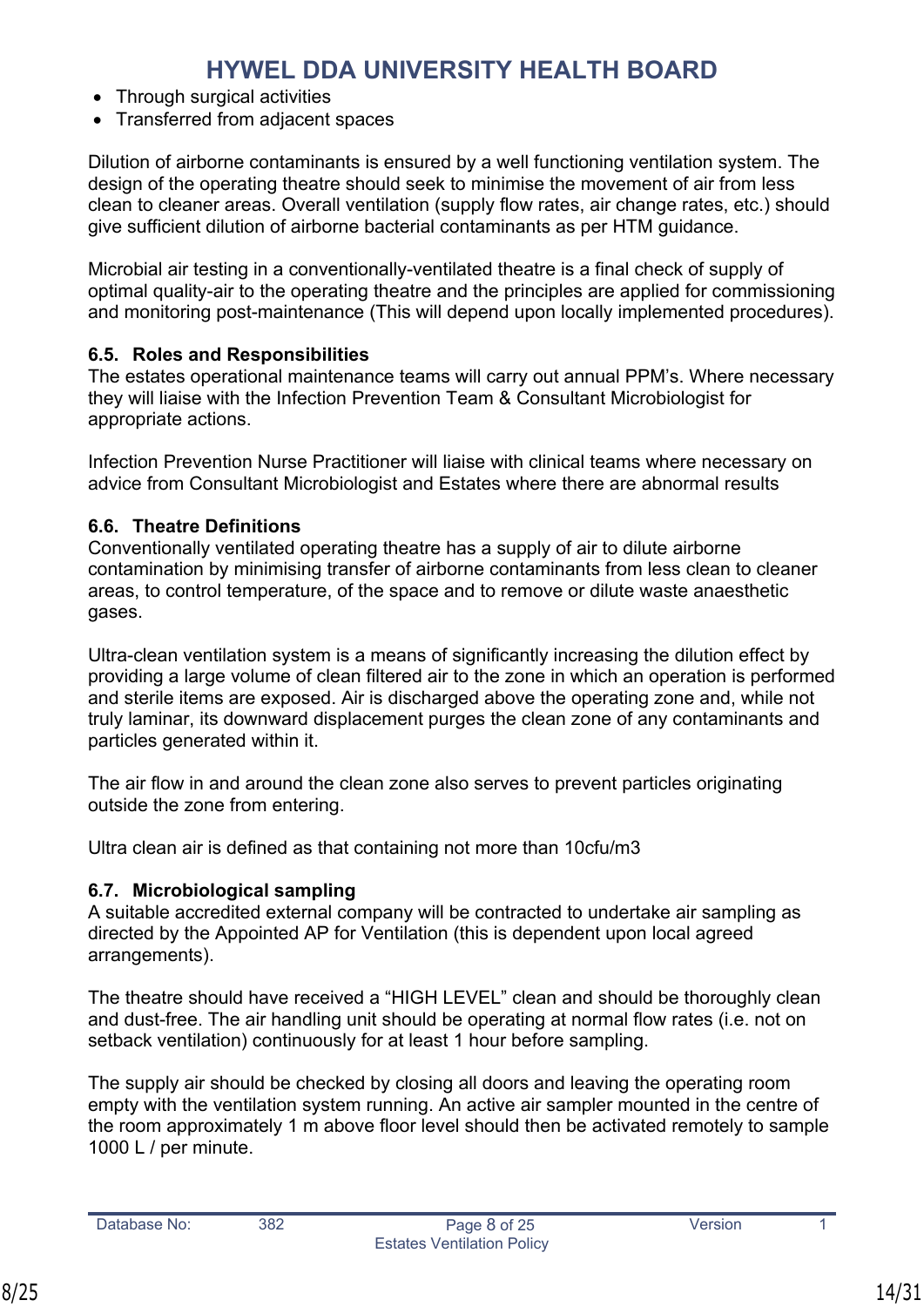Aerobic cultures on non-selective media should not exceed 10 bacterial and/or fungal colony forming units per cubic metre (cfu/m3).

The result may take up to 5 days to come back to the estates department (however the information may be available after 48 hrs) this will then need to be discussed with Estates staff, Infection Prevention Team and/or Consultant Microbiologist.

A satisfactory microbiological sampling result is required to enable a new or refurbished theatre to be commissioned.

# <span id="page-14-0"></span>**6.8. Commissioning**

Commissioning must occur before a new operating theatre is first used or after substantial modifications (that may affect airflow patterns) are made to an existing theatre.

# <span id="page-14-1"></span>6.8.1. Summary for commissioning of conventionally-ventilated theatres

Commissioning is a task for both the Estates Department and the NWSSP-SES. Cooperation and co-ordination between them is important and below is a summary of matters that should be addressed when commissioning conventionally-ventilated theatres.

- The Theatre interior should be checked for obvious defects by both the Estates and end users.
- The air distribution within the theatre and between rooms in the theatre suite should be checked by smoke tracing.
- The air handling unit supplying the theatre is properly constructed, finished and functioning.
- Where "setback" (reduction of ventilation rates when theatre is not in use) is in place, there are indications in theatre of its function and there are safeguards against setback operating (i.e. going back to reduced ventilation rates), whilst the theatre is in use.
- The air change rates in theatre and preparation room are satisfactory.
- Microbiological air sampling results must be satisfactory.

# <span id="page-14-2"></span>6.8.2. Summary for commissioning ultra clean ventilated (UCV) theatres.

As for conventionally-ventilated theatres, new ultra clean ventilated theatres must be commissioned before being used for the first time or after substantial modifications.

Commissioning is a task for both the Estates Department and NWSSP-SES. Co-operation and co-ordination between them is important. The following matters relevant to infection prevention & control should be addressed:

- The theatre interior should be checked for obvious defects
- The airflow between a preparation room used for instrument lay-up and the theatre is satisfactory and the preparation room has an adequate air change rate as per HTM guidance.
- The air handling unit supplying the theatre is properly constructed, finished and functioning
- The air velocities in the ultra clean zone are satisfactory, the terminal HEPA filter is effective and the ultra clean airflow can resist particle penetration from outside
- The ultra clean zone resists ingress of air from outside, shown by smoke tests
- There is little value in performing microbiological sampling in a new theatre supplied with ultra clean ventilation but if agreed locally, can still be done on a sample taken in the centre of the ultra clean zone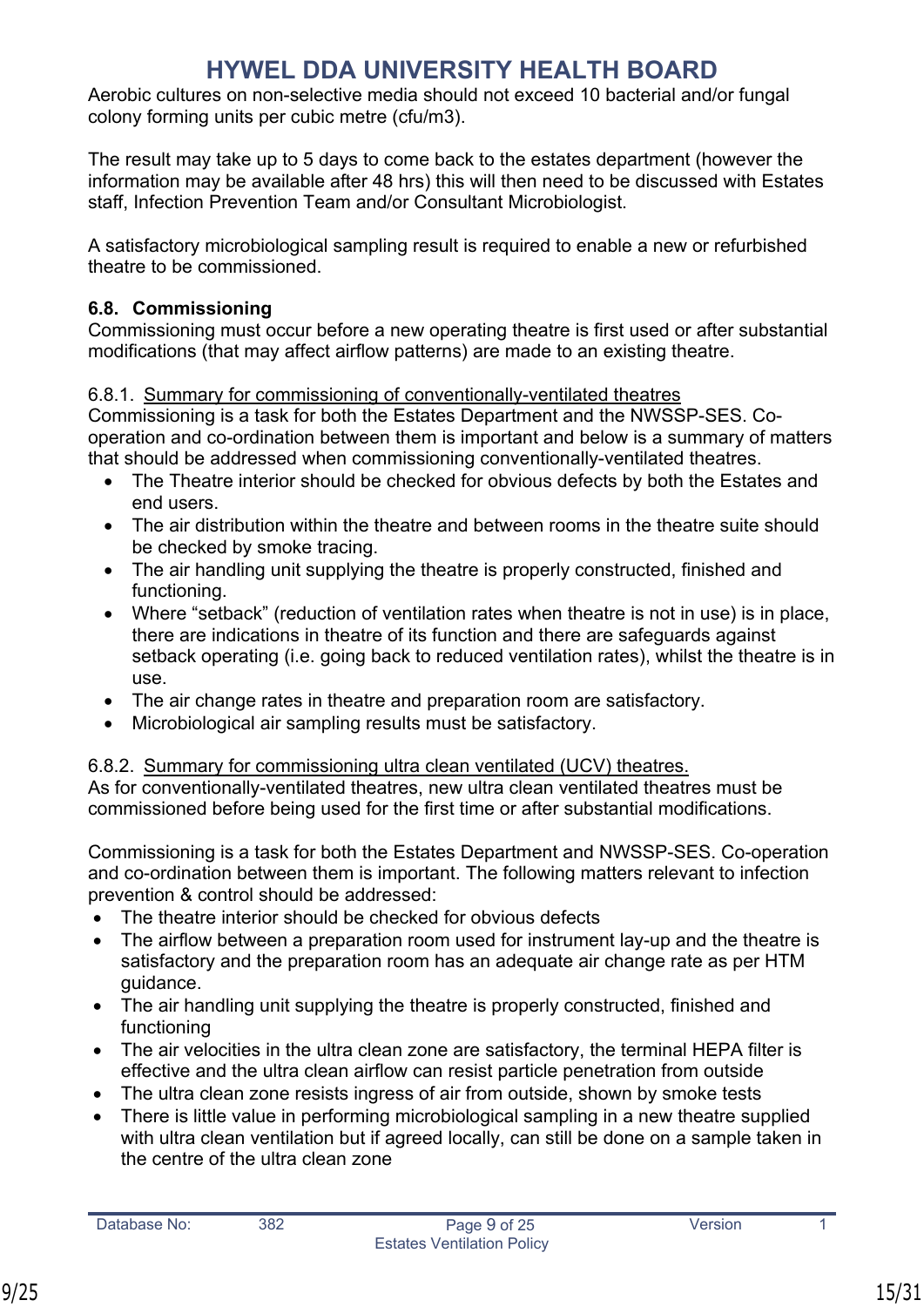### <span id="page-15-0"></span>**6.9. Monitoring**

Provided that engineering parameters are satisfactory and regularly monitored, microbiological air sampling in conventionally-ventilated theatres need not be done on a routine basis.

Microbiological air sampling of empty, conventionally-ventilated theatres should be done either as part of an investigation into theatre-acquired infection with a possible airborne element or after any changes that may affect airflow supply rates or distribution patterns.

This would include alterations to the fabric of the theatre or changes to the ductwork distribution that may affect airflow to or within a theatre suite, but would not include routine filter changes.

Following any annual maintenance work or work activity within the AHU, micro biological testing is to be carried out.

Such sampling should be identical to that on initial commissioning of the theatres. Any of the above problems should be discussed with the Infection Prevention Team, who may have to consider cancellation of theatre list in discussion with theatre staff.

Sampling in a working theatre may be indicated where use of theatre may have been possibly implicated in an increase in surgical wound infection. This should not be done as a routine exercise and would only occur following discussions with the Infection Prevention Team.

UCV Theatres monitoring must be performed annually or following major modifications and consist of filter challenge tests, air velocity measurements, entrainment test and will be arranged by the AP for Ventilation.

### <span id="page-15-1"></span>6.9.1. Action on air sampling results

All sampling results must be communicated between all relevant stakeholders, such as the Infection Prevention Teams, Authorised Person Ventilation and Consultant Microbiologist for appropriate decision making.

### <span id="page-15-2"></span>**6.10. Related Documents**

This policy must also be read in conjunction with the following:

- [Health and Safety Policy](https://hduhb.nhs.wales/about-us/governance-arrangements/policies-and-written-control-documents/policies/health-and-safety-policy/)
- [Asbestos Policy](https://hduhb.nhs.wales/about-us/governance-arrangements/policies-and-written-control-documents/policies/asbestos-policy/)
- [Fire Safety Policy](https://hduhb.nhs.wales/about-us/governance-arrangements/policies-and-written-control-documents/policies/fire-safety-policy/)
- [Risk Assessment Policy & Procedures](https://hduhb.nhs.wales/about-us/governance-arrangements/policies-and-written-control-documents/policies/fire-safety-policy/)
- Related Maintenance Procedures
- [Risk Management Strategy](https://hduhb.nhs.wales/about-us/governance-arrangements/policies-and-written-control-documents/policies/risk-management-strategy-and-policy)
- [Waste Management Policy](https://hduhb.nhs.wales/about-us/governance-arrangements/policies-and-written-control-documents/policies/waste-management-policy-prevention-safe-handling-sustainable-disposal)
- [COSHH Policy](https://hduhb.nhs.wales/about-us/governance-arrangements/policies-and-written-control-documents/policies/waste-management-policy-prevention-safe-handling-sustainable-disposal)
- CIBSE Guides

Compliance with all HB policies, procedures, protocols, guidelines, guidance, standards and strategies is a condition of employment.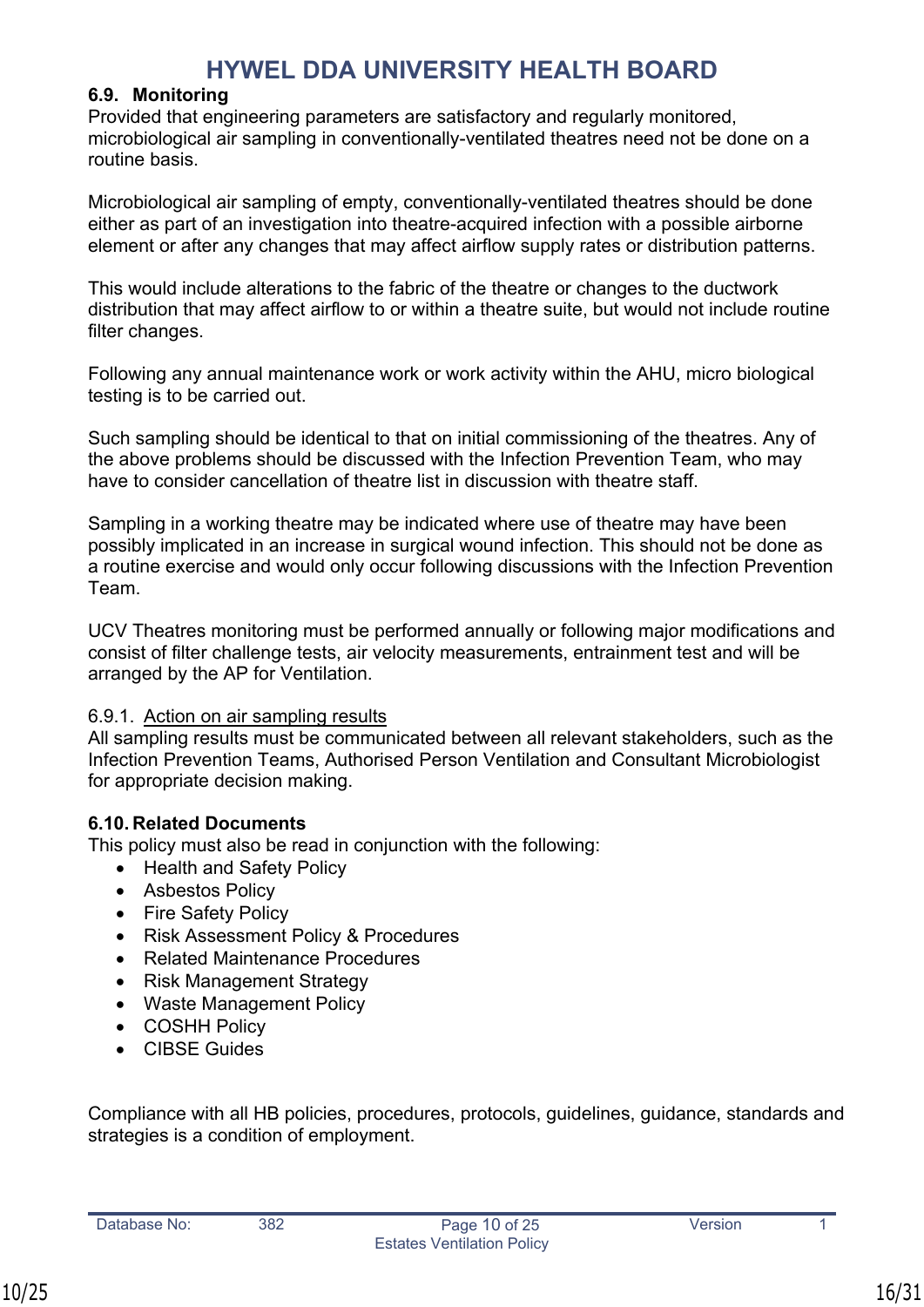# <span id="page-16-0"></span>**7. RESPONSIBILITIES:**

# <span id="page-16-1"></span>**7.1. The Health Board (HB)**

The HB has the overall accountability for the activities of the organisation. The HB must therefore ensure it has the appropriate mechanisms in place to meet the requirements of current legislation and the relevant guidance.

In addition, the HB will ensure that the appropriate reporting arrangements are embedded within the organisation to allow effective communication, to highlight and communicate associated risks that require managing.

# <span id="page-16-2"></span>**7.2. The Chief Executive Officer (CEO)**

The CEO has overall responsibility for the Health and Safety for the organisation, is responsible for ensuring that current legislation is complied with and relevant guidance is implemented in all premises owned or occupied by the HB.

The CEO is responsible for ensuring that adequate resources are in place to meet all of the statutory requirements and that appropriate policies and procedures are implemented.

# <span id="page-16-3"></span>**7.3. The Board Level Director (Deputy Chief Executive) (DP)**

The HB will nominate a Board Level Director appointed as Designated Person (DP) accountable to the CEO to take the lead on all operational and estates governance issues, under their control. The DP will conduct a six monthly corporate meeting, which includes HTM governance issues to update the Board accordingly. They are also responsible for appointing the Authorising Engineer Ventilation (A E (V).

# <span id="page-16-4"></span>**7.4. The Director of Facilities, Estates and Capital Management (DFECM)**

The DFECM is the accountable officer responsible within the estates department for ensuring that adequate resources and expertise is available to formulate an estates operational maintenance structure to meet the needs of this policy. This structure will deliver an effective and robust maintenance strategy for the HB, in order to meet its legal responsibilities for all statutory related issues in every respect. The DFECM will also ensure that all related issues are cascaded within the management hierarchy.

# <span id="page-16-5"></span>**7.5. The Head of Operations (HoO)**

The HoO is responsible for overseeing and coordinating the day to day activities of the site operational managers for each acute site, ensuring that there is sufficient resources and expertise in supporting and maintaining the HB's Ventilation Infrastructure to satisfy the contents of this policy. The HoO will ensure that it has implemented a clearly defined maintenance strategy which will support and assist with achieving compliance with legislation and the mandatory requirements as identified above.

To fulfil its obligations, the HB will implement a robust management structure and suitable management arrangements to monitor, maintain and assess ventilation systems within all of its premises.

The HoO shall ensure that:

- Any Critical systems are identified and subjected to testing by an AP.
- Ensure that appropriate reactive and planned preventative arrangements are put in place to deliver to the aims of this policy.
- Maintain a register of Authorised Person's.
- Ensure that competent persons undertake regular maintenance on other ventilation systems and equipment.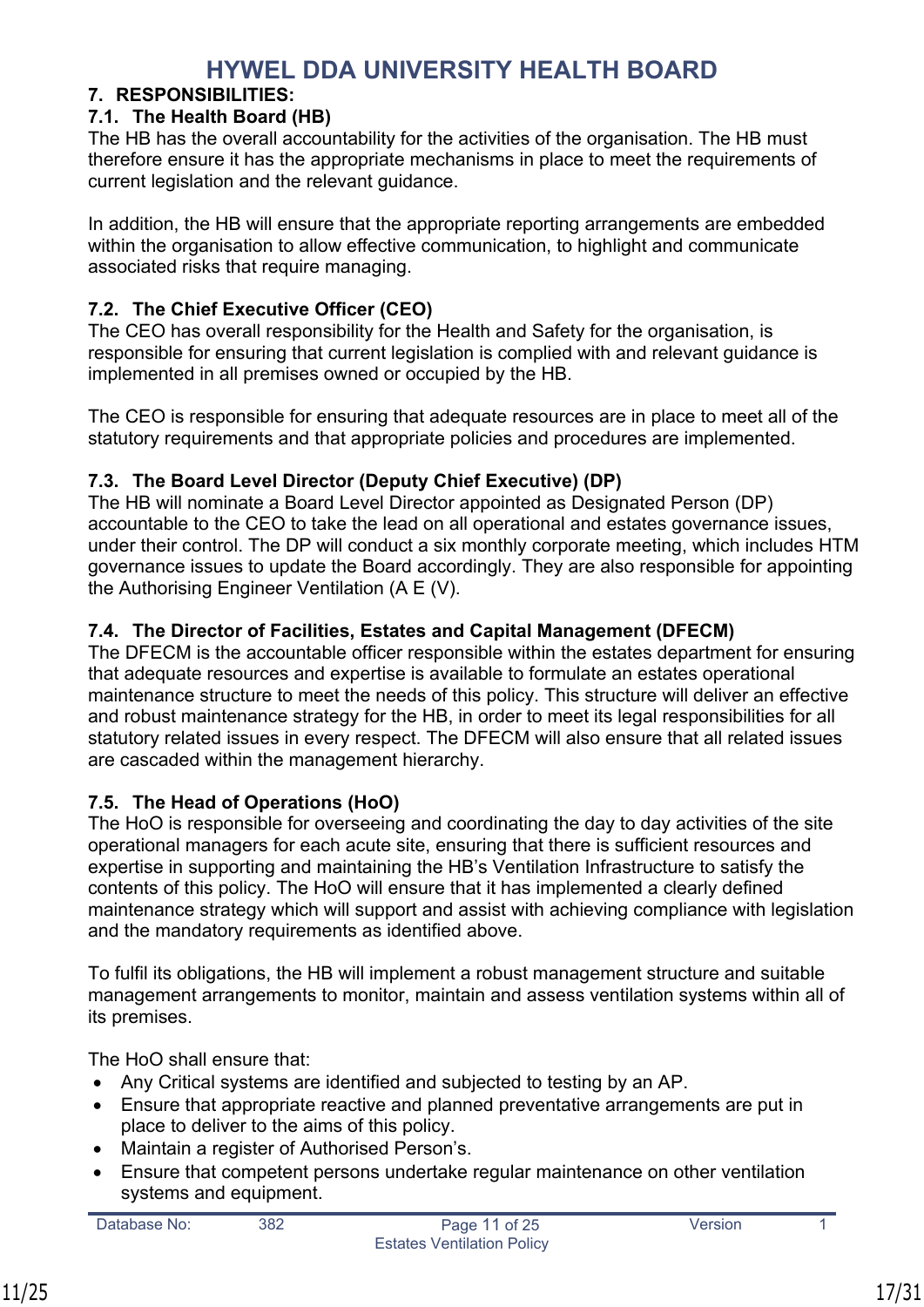- Have in place a procedure for assessing competent persons.
- Maintain a register of competent persons.
- Ensure that only individuals assessed as being competent and included on the register are used by sub contractors, i.e. it is the individual not the contractor that needs to be assessed.
- Ensure that the policy and procedures are implemented by a range of in-house or contracted services.
- Audit the effectiveness of the arrangements and arrange corrective action.
- Report any deficiencies which cannot be addresses within delegated limits of resource and authority.
- Ensure that critical ventilation systems are independently verified annually in accordance with H.T.M 03-01 part B.
- Arrange for any adverse incident to be investigated by the Authorising Engineer and for the dissemination of related advice.

# <span id="page-17-0"></span>**7.6. Project Managers**

Have the responsibilities to ensure that:

- All new installations meet the latest legal and technical standards.
- A suitably qualified person is involved in the design of all new installations and that commissioning and performance checks are undertaken and documented.
- All new installations are assessable and maintainable without resort to specialist access equipment or the need for removal of finishes/infrastructure.
- Maintenance teams have comprehensive operations and maintenance manuals (O&M), handed over on completion of schemes.
- Appropriate training and familiarisation is provided to in house and contract teams.
- All new designs or major modification to existing systems are checked by the Authorising Engineer prior to the commencement of work.
- All new installations are independently validated prior to contract completion.
- All variations from the standards set out within H.T.M 03-01 Part A are listed and agreed in writing by the Authorising Engineer and ADEFCM prior to implementation.

### <span id="page-17-1"></span>**7.7. The Operational Compliance Manager (OCM)**

The OCM has a strategic involvement within the Operational Management Structure to support and assist the HoO and relevant Site Operational Managers on legislation, governance and policy arrangements in order to achieve compliance. This will also include the management of risk registers and the bidding of statutory capital funding to address actions.

Furthermore, is required to make the necessary changes to these policies and working practices following any revisions in legislation and advise the operational management team of such changes.

# <span id="page-17-2"></span>**7.8. Authorising Engineer Ventilation (AE(V)**

The AE (V) is defined as a person designated by management to provide independent auditing and advice on ventilation systems and to review and witness documents on validation. An AE(V) will be appointed in writing by the HB.

They shall:

- Provide a service in accordance with H.T.M guidance.
- Advice on technical compliance with H.T.M 03-01 Part A and B.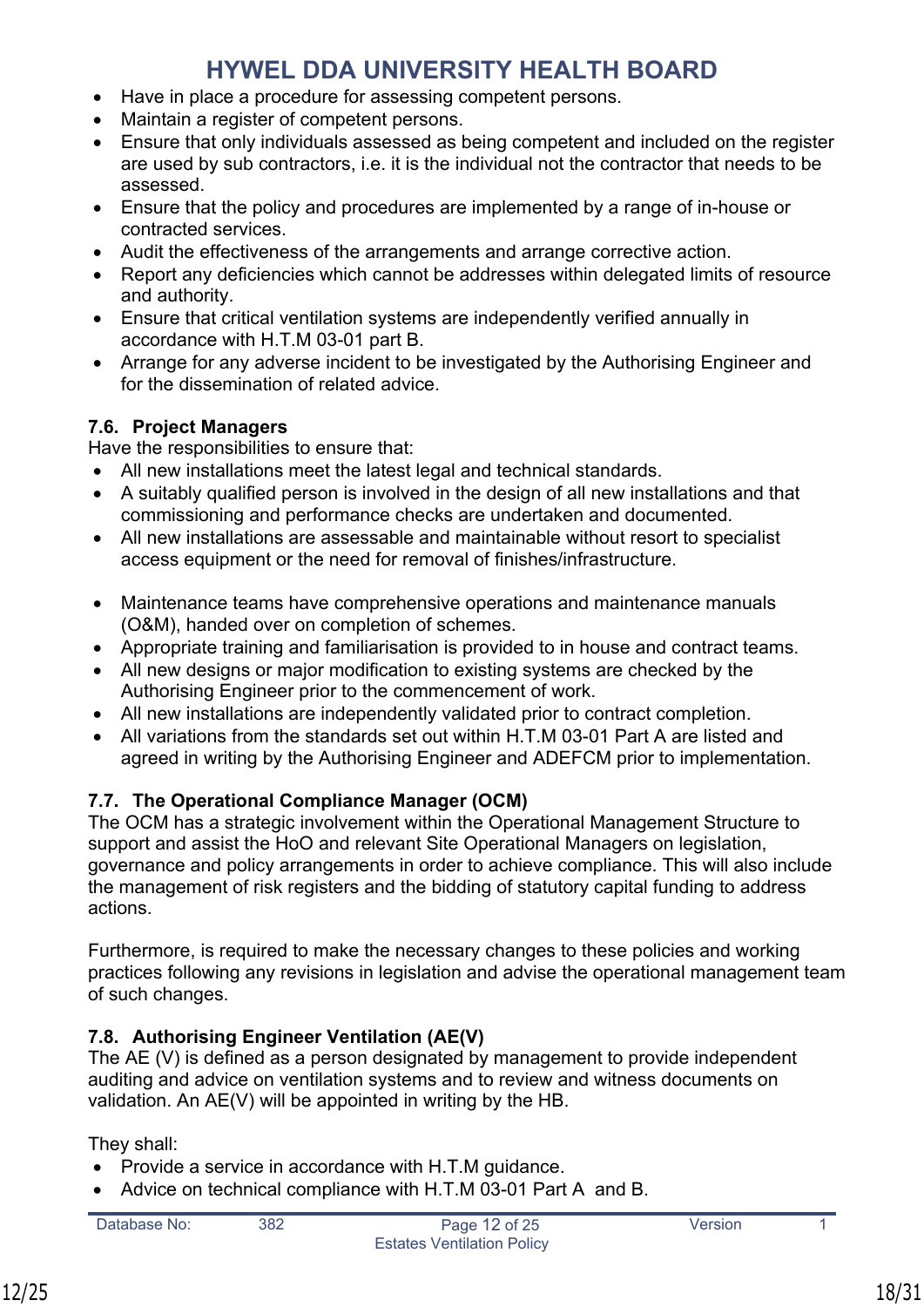- Advice on interpretation of H.T.M 03-01 Part A and B.
- Assess and make recommendations for the appointment of Authorised Persons.
- Monitor the performance of the service and provide an annual audit to the Designated Person.
- To investigate any adverse incident and report on any findings.
- Advice on the consequences of any proposed variation from the standards given within H.T.M 03-01.

# <span id="page-18-0"></span>**7.9. Site Operations Managers (SOM)**

The SOM's along with their deputies are responsible, managerially and operationally for the effective delivery of maintenance services within the HB's premises. They will possess the adequate technical knowledge and must be appointed in writing by the DP following advice from the AE if acting in an AP capacity.

The SOM along with their deputies will ensure that all Maintenance Policies and Procedures are followed across the HB premises and will ensure that inspection, service and maintenance activities are carried out safely without hazard to staff, patients and members of the public.

This will be delivered via a robust Pre Planned Maintenance (PPM) regime, utilising in house Competent Persons (CP's) and/or the engaging of specialist contractors to undertake regular risk assessments and remedial work where and when necessary.

It will also be essential for the SOM's to hold accurate ventilation portfolio's for all air handling equipment to assist in the effective management and frequencies of inspection and cleaning regimes. The portfolios will indicate both critical and non critical equipment.

The SOM along with their deputies will also be involved in discretional and major capital projects where necessary and will:

- Ensure the maintenance team have appropriate input to design and maintainability of all new installations.
- Ensure that maintenance teams have comprehensive operations and maintenance manuals handed over on completion of schemes.
- Ensure that appropriate training and familiarisation is provided to the in-house maintenance teams upon scheme handover.
- Fulfils the role of AP for specialist engineering services.
- Coordinate and communicate with the end users of the equipment where access or shutdowns are required and liaise with Infection Prevention & Control Team if required.

# <span id="page-18-1"></span>7.9.1. Authorised Person (Ventilation) (AP(V)

Will be an individual possessing adequate technical knowledge and having received appropriate training, appointed in writing (following advice from the AE (V)), who is responsible for the implementation and operation of Management's safety policy and procedures relating to the engineering aspects of ventilation systems.

# <span id="page-18-2"></span>7.9.2. Infection Prevention Team

The IPT may be required by management to advise on monitoring the infection prevention & control policy and microbiological performance of the systems, the SOM will work closely with the IPT staff on all aspects of ventilation maintenance including periodic air sampling in critical ventilation systems.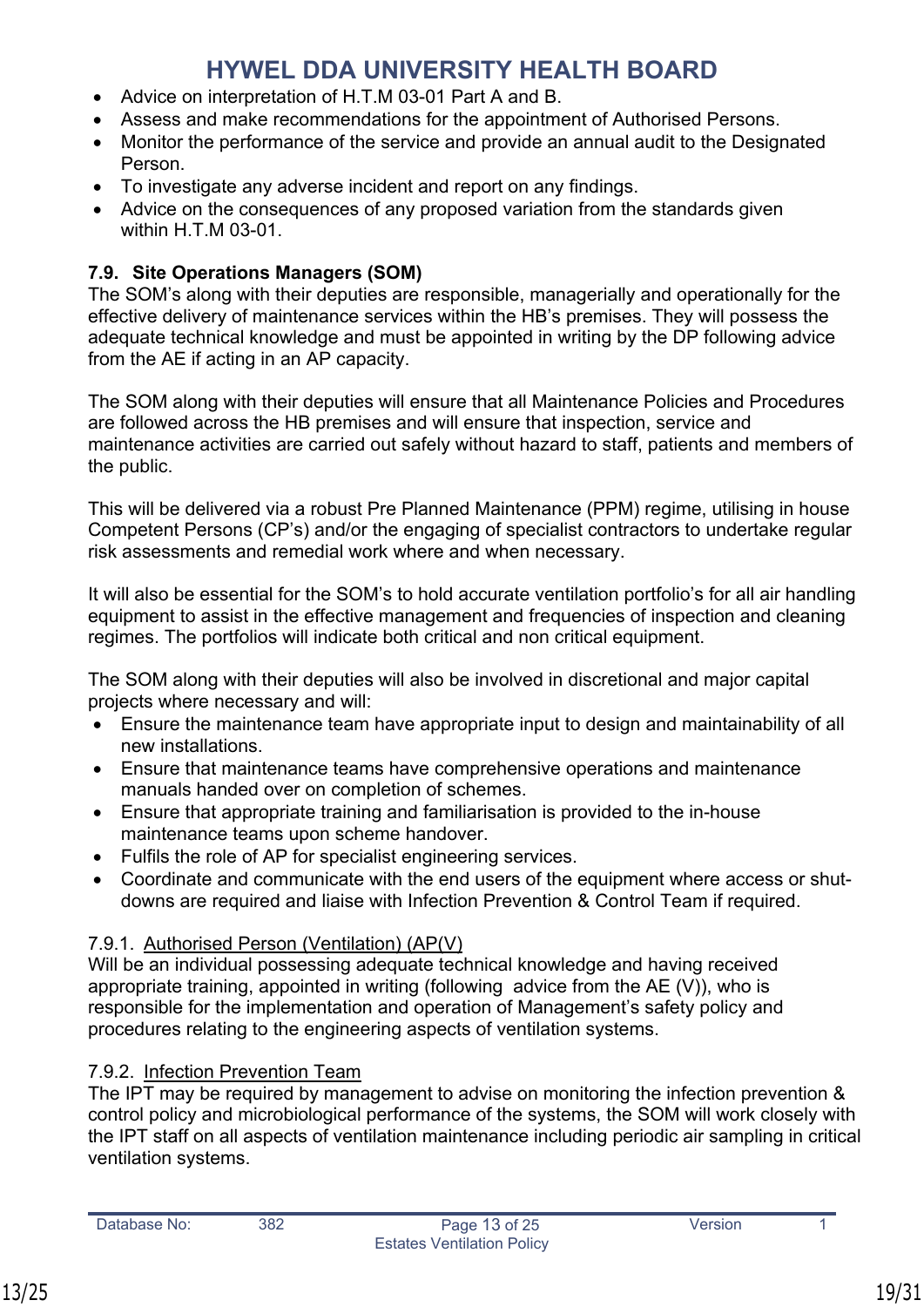It is the responsibility of the Infection Prevention Team (IPT) to provide input for all matters relating to the hospital environment, maintenance of hospital buildings and engineering systems and to work with the Estates Team including:

- To promote the use of ESR for mandatory training for infection control and reduction in HCAI's
- Provide guidance and support when advice on controlling the environment is required
- Provide advice on risk assessments for controlling the environment decisions
- $\bullet$  Identify priorities for action

# <span id="page-19-0"></span>7.9.3. Competent Persons Ventilation (CP(V)

The CP(V) is defined as a person designated by management to undertake maintenance, validation and periodic testing of ventilation systems.

Trade staff or contractors must have sufficient technical knowledge, received appropriate training and experience to carry out their defined duties, and to understand fully any dangers involved and will be directed, appointed, or authorised to work (if a contactor), by the Supervisor or Authorised Person (AP) dependent on the work involved. Maintenance Assistants provide support to this role with direction from more senior grades of staff.

# <span id="page-19-1"></span>**8. HTM MANAGEMENT STRUCTURE**

Clear lines of managerial responsibility must be in place so that no doubt exists as to who is responsible for the safe operation and maintenance of the equipment, the HTM hierarchy below depicts and summarises the key appointments.

Communications between all parties involved must be considered where ventilation work is required to ensure that each key member of staff is fully aware of their involvement and responsibilities.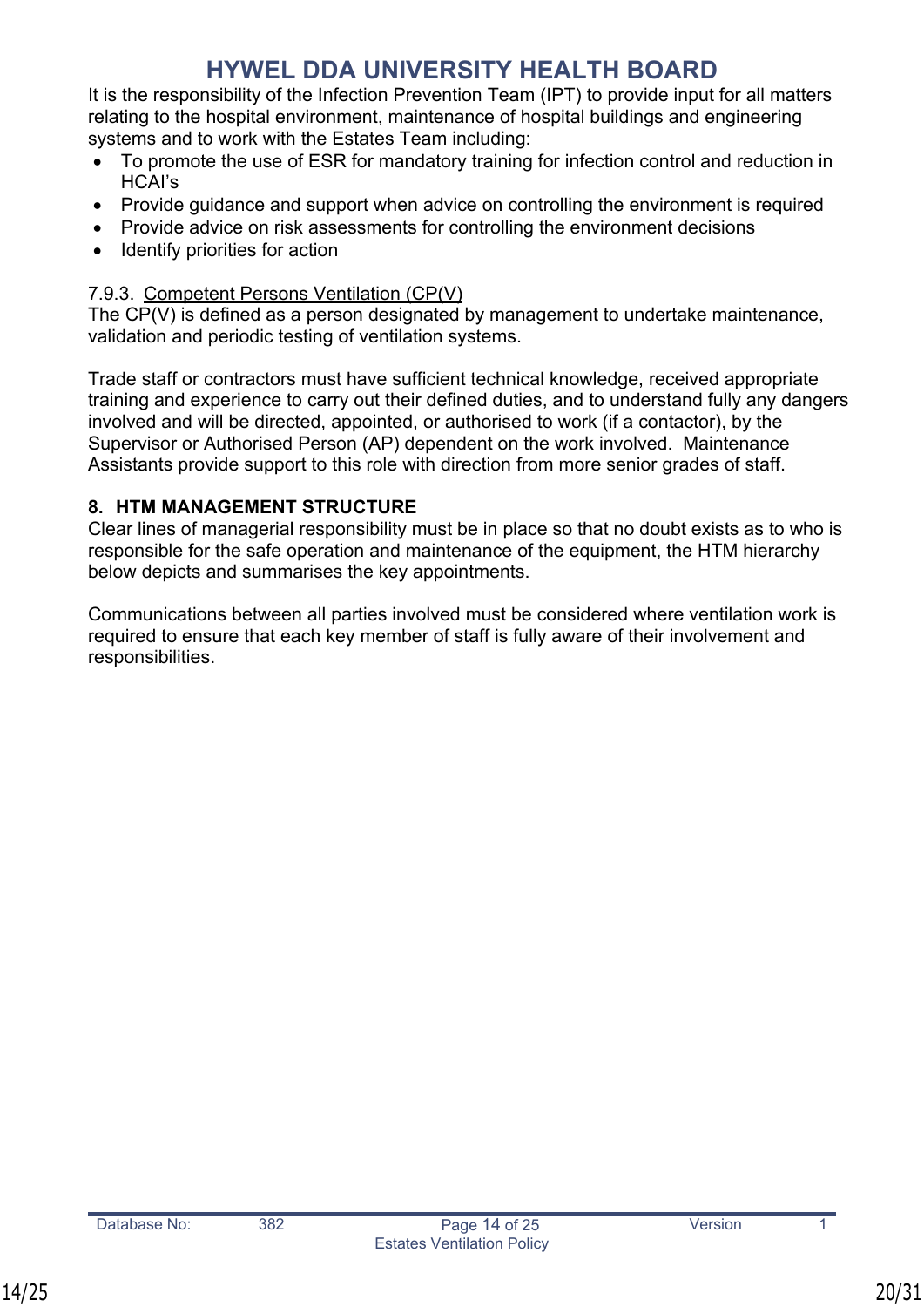----------------------------

### <span id="page-20-0"></span>**8.1. HTM Professional Structure Hierarchy**

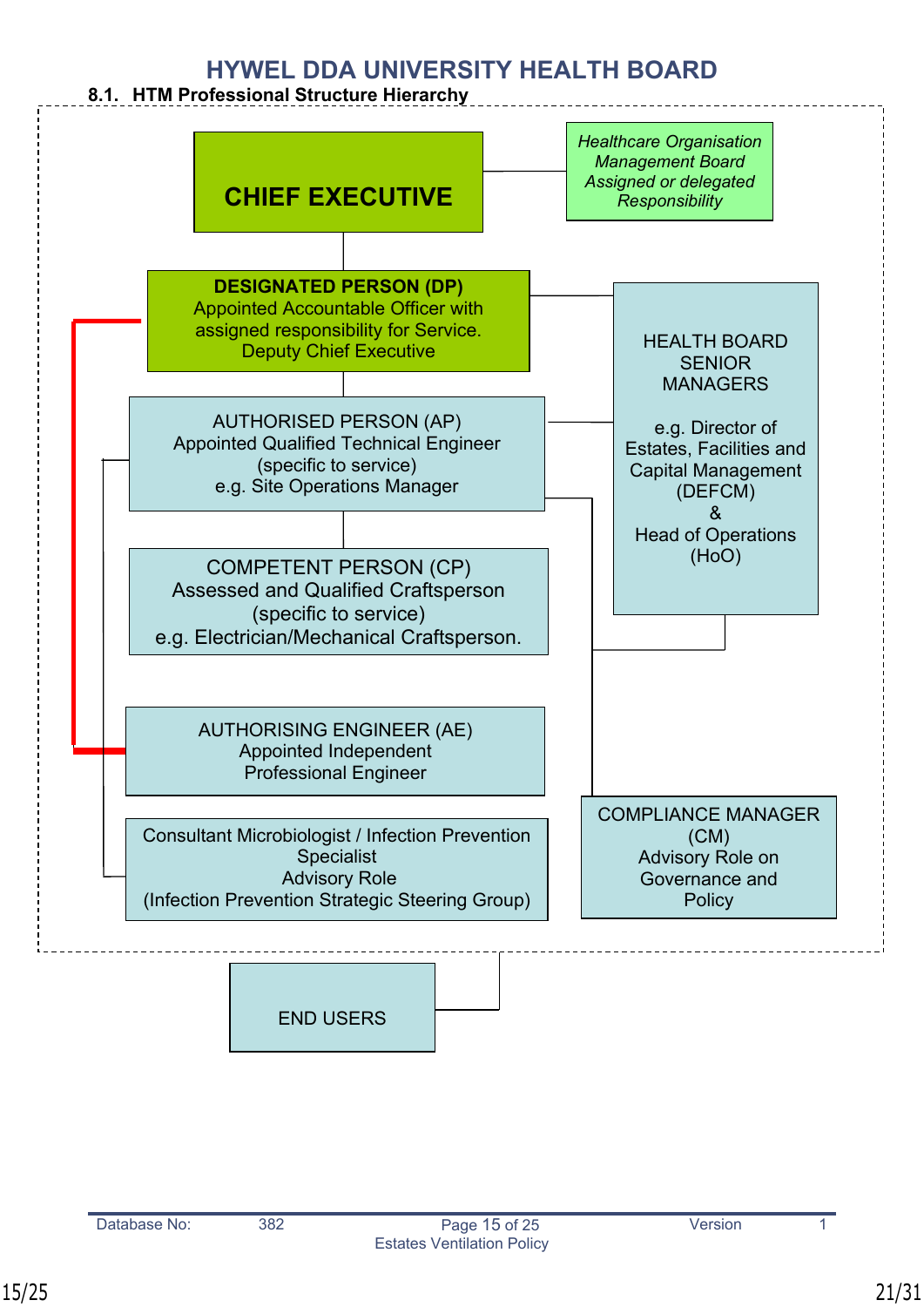### <span id="page-21-0"></span>**9. DEFINITIONS**

For the purpose of this document the following definitions apply:

- The environment means the totality of a patient's surroundings when in healthcare premises. This includes the fabric of the building and related fixtures, fittings and services such as air and water supplies.
- Ventilation is a means of removing and replacing the air in a space. In its simplest for this may be achieved by opening windows and doors etc. Mechanical ventilation systems provide a more controllable method. Basic systems consist of a fan and collection of distribution ductwork; more complex systems may include the ability to heat and filter the air passing through them. Ventilation equipment may be required in order to remove smells, dilute contaminants and ensure that a supply of fresh air enters a space.
- Air conditioning is the ability to heat, cool, humidify, dehumidify and filter the air. This means that the climate within a space being supplied by an air conditioning plant can be maintained at a specific level regardless of changes in the outside air conditions or the activities within the space. Air conditioning may be required in order to provide comfort conditions within a space.

### <span id="page-21-1"></span>**10.STAFF TRAINING:**

The HB will ensure that there are adequately trained formally appointed AP to take the lead role for ventilation management, additionally any personnel carrying out maintenance of Ventilation Systems must receive suitable training, which includes information about any significant hazards arising due to their maintenance activities which may either affect them personally or any other person who may be affected by their actions or omissions. Training records shall be kept up to date for all staff and training needs be established each year.

### <span id="page-21-2"></span>**11.MONITORING AND EVALUATION**

Audits shall be conducted in accordance with designated staff functions 'Authorised Persons' and external 'Advisors' or 'Authorising Engineer' and in accordance with the Estates Governance Framework.

Maintenance performance along with other aspects of this policy shall be formally reported to the following:

Senior Operational Managers Meetings Infection Prevention & Control Committee Health and Safety Assurance Committee Capital Planning Committee

### <span id="page-21-3"></span>**12.LIMITATIONS**

This policy applies to hospital staff and contractors employed by the HB. The policy compliments the Department of Health Policies and Principles in the HTM series and does not detract from other estates guidance.

### <span id="page-21-4"></span>**13.DATE OF REVEIW**

This policy will be reviewed biennially.

# <span id="page-21-5"></span>**14.MONITORING EFFECTIVENESS AND COMPLIANCE:**

The DEFCM will periodically instigate audits to monitor and review compliance of this discipline and other Estates policies within the Health Board.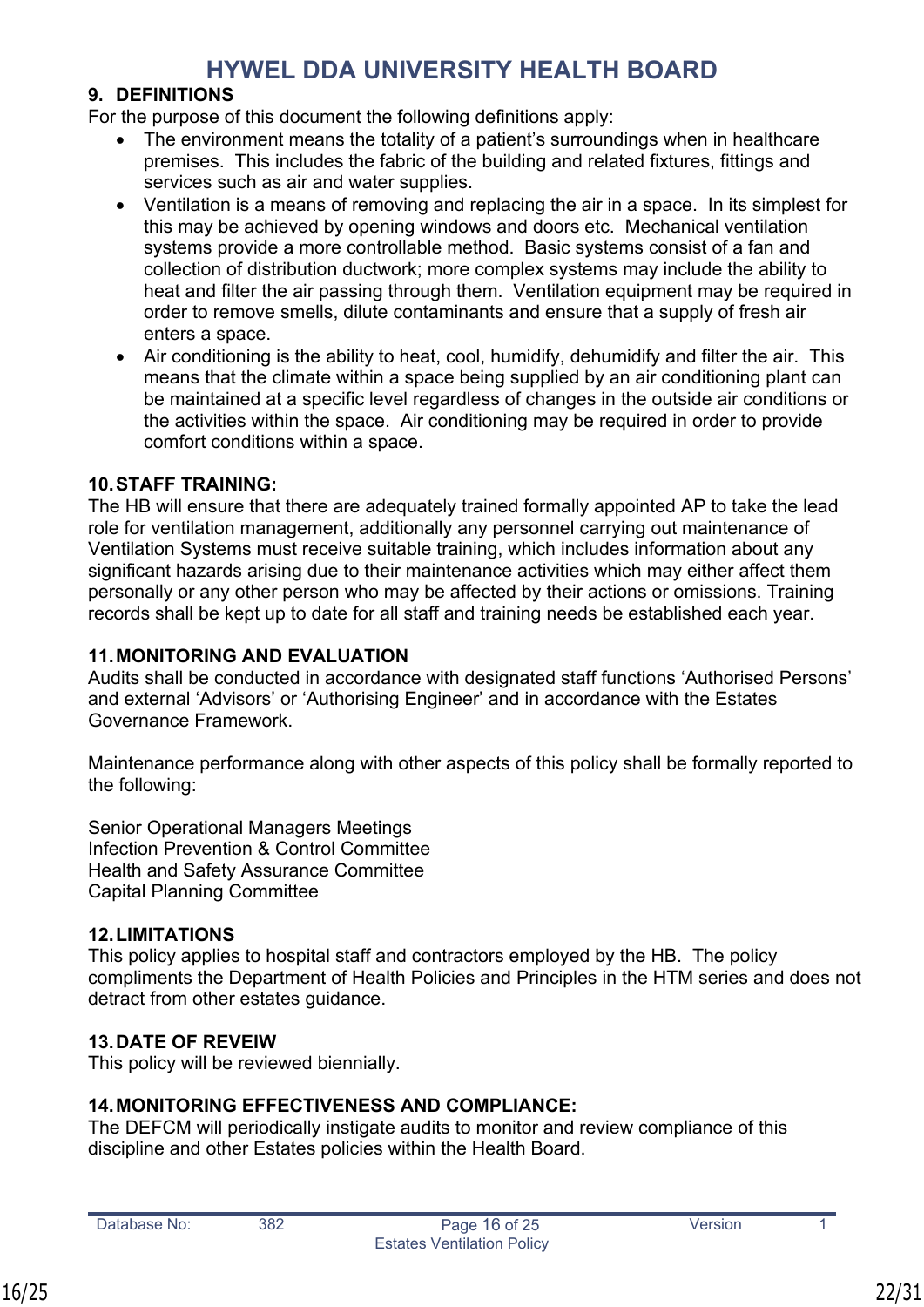An annual performance report will be presented and discussed at the Senior Operational Mangers Meeting and tabled at other relevant meetings if requested.

The report will contain key performance indicators to confirm:

- Any critical systems are clearly identified.
- Where they exist, that appropriate validation checks have been undertaken.
- That any non-conformance on systems is clearly documented and deemed satisfactory.
- That required plant investments are designed, installed and commissioned in line with current legislation.

# <span id="page-22-0"></span>**15.MAJOR INCIDENT PROCEDURE**

If a major incident is declared that has a potential to affect the operational status of the ventilation infrastructure, the HB's Major Incident Plan must be deployed and subsequent "action cards" / "local operational procedures" followed in order to maintain services as far as reasonably practicable.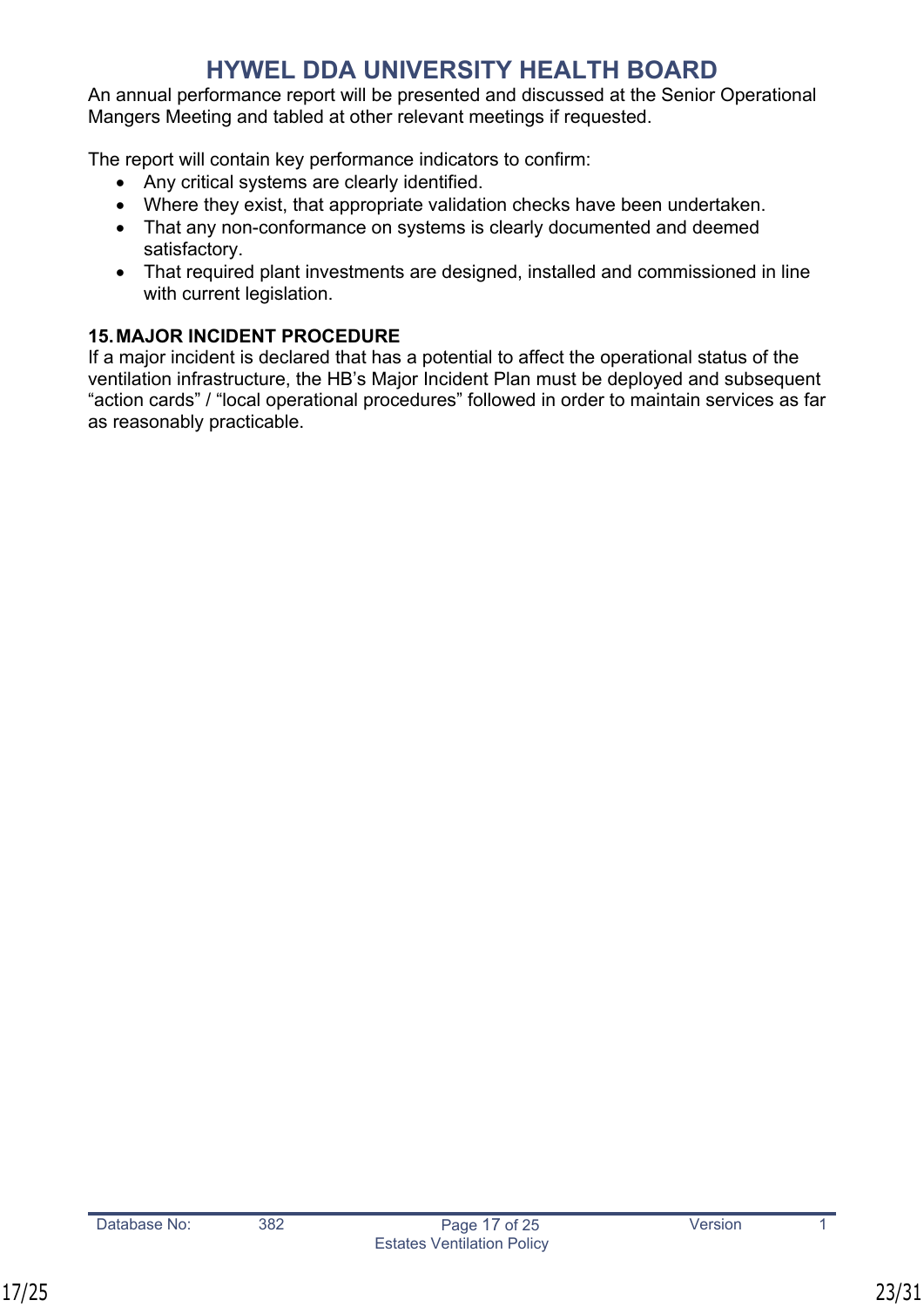### <span id="page-23-0"></span>**16.APPENDIX 1 – ANNUAL INSPECTION OF CRITICAL VENTILATION SYSTEMS AHU AND PLANTROOM EQUIPMENT:**

### Definition of terms used on survey form

#### General condition

#### End of useful life

This should be clear from the condition of the AHU and its associated services and plant. The main indicators will be:

- extensive internal and/or external corrosion of the AHU casing;
- · failure of filter housings to prevent air bypass;
- · general corrosion of heater and cooling battery fins, attenuator surfaces etc;
- · significant failure to meet minimum standards;
- associated plant services and control elements in a poor condition or not able to fulfil their purpose;
- AHU aged 20 years or more.

Action: Urgent replacement indicated.

#### Poor

Should be fairly apparent but would include an assessment of the degree of corrosion; cleanliness of coils and batteries; quality of filter mountings and their ability to prevent air bypass; fan and drive train condition; the control system elements' ability to fulfil their function; condition of the access doors and inspection covers. The age of the AHU is generally less important.

Action: Extensive refurbishment or programmed replacement indicated.

#### Average

Some faults but generally free of significant corrosion, clean internally and conforming to minimum standards. Action: Faults capable of correction at next maintenance period.

#### Good

Conforming to the minimum standards, obviously cared for and subject to routine maintenance. Action: Routine maintenance will preserve standard of the equipment.

#### Compliance with minimum standards (questions 2 to 23, 32 and 33)

Poor

More than three answers are negative.

Action: Management action required by estates/facilities department.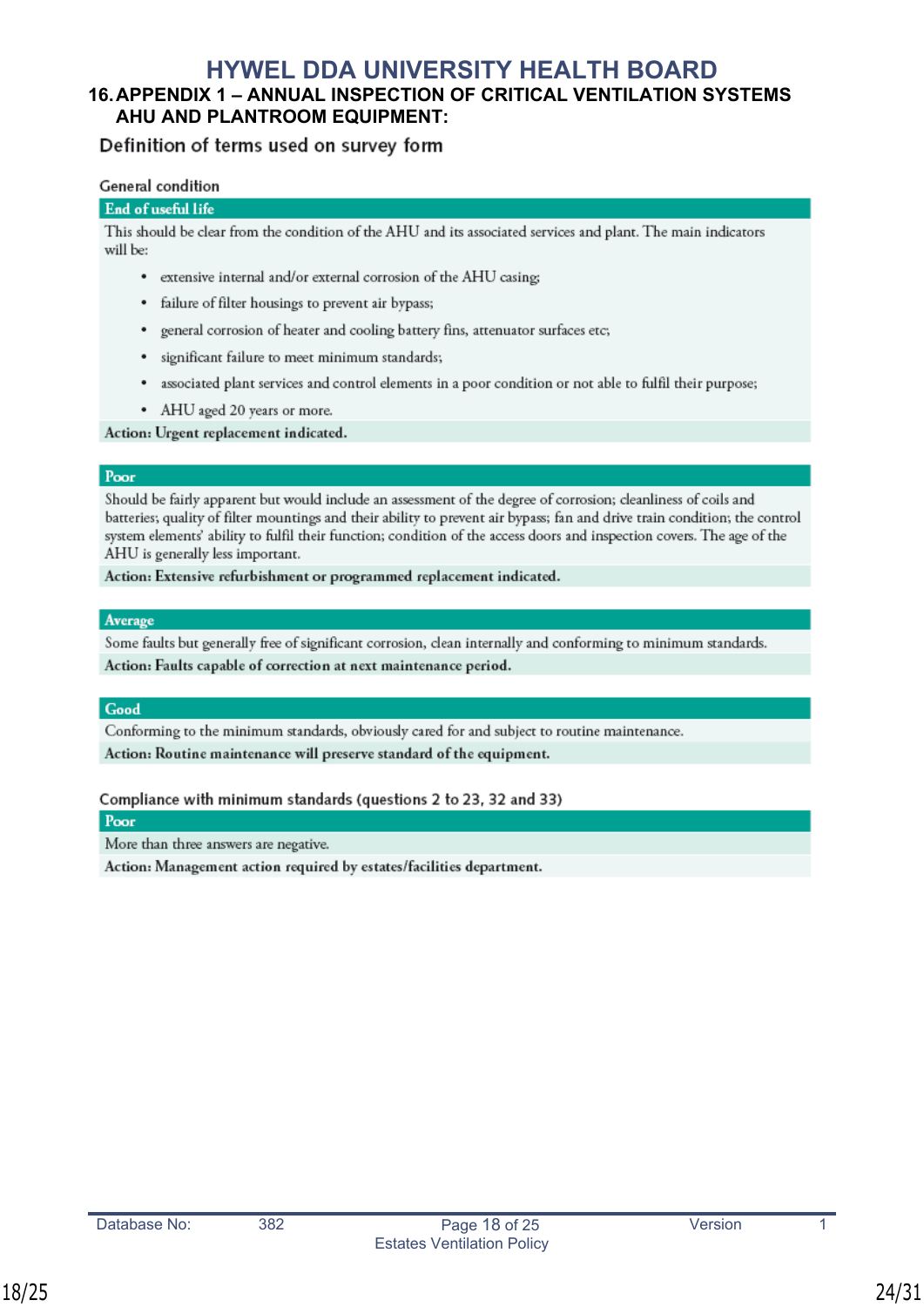#### Average

#### No more than three answers are negative.

Action: Maintenance action required.

#### Good

No answers are negative, full compliance.

Action: None.

#### Maintenance quality (questions 5, 12, 26 to 31 and 34 to 40)

Poor

More than three answers are negative.

Action: Management action required by estates/facilities department.

#### Average

No more than three answers are negative.

Action: Maintenance action required.

#### Good

No answers are negative. Action: None.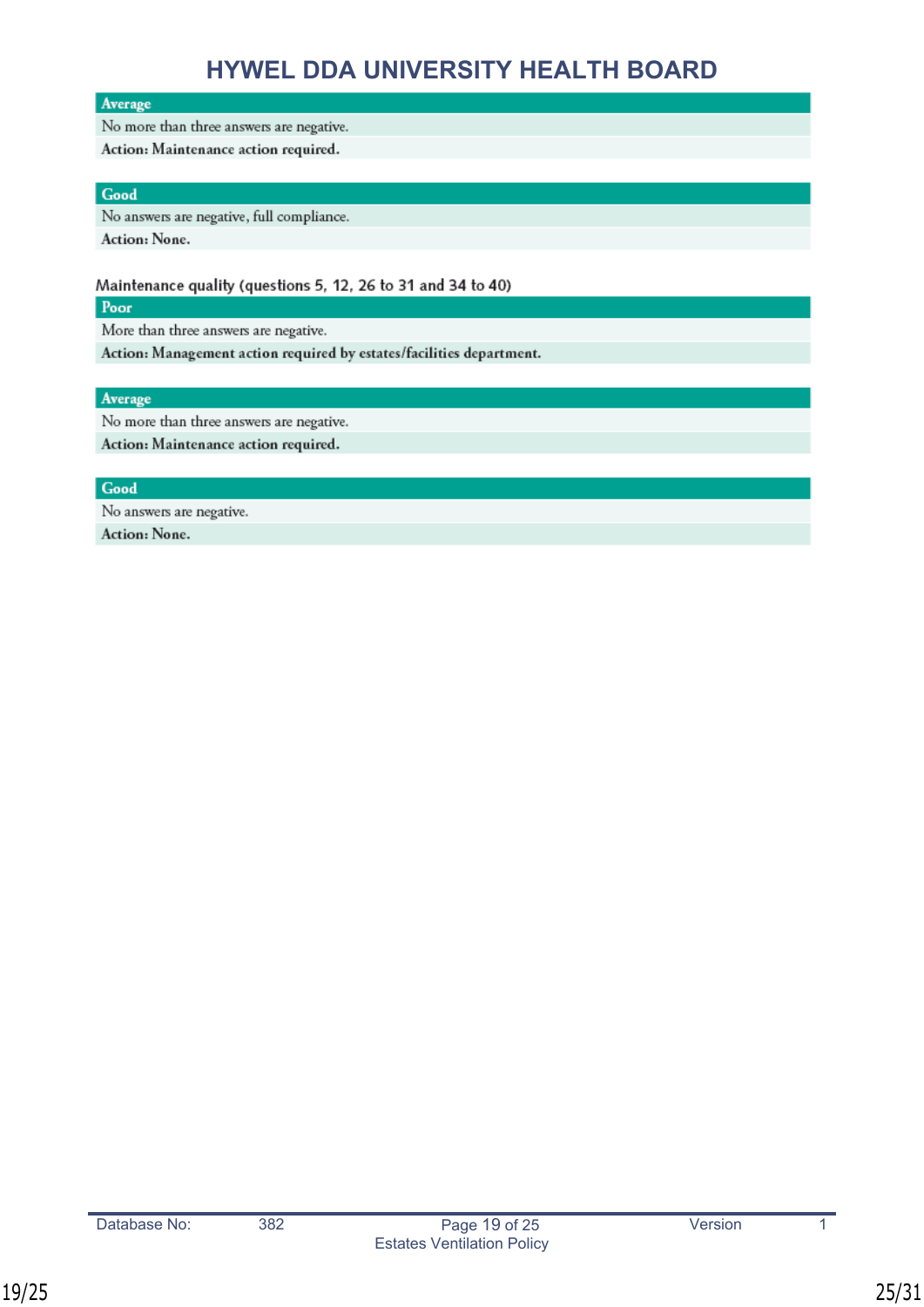# **HYWEL DDA UNIVERSITY HEALTH BOARD**<br>Annual inspection of critical ventilation systems - AHU and plantroom equipment

| Hospital       |                                                                                                                                                                                                   |     |      |                 |         |      |
|----------------|---------------------------------------------------------------------------------------------------------------------------------------------------------------------------------------------------|-----|------|-----------------|---------|------|
| Plantroom      |                                                                                                                                                                                                   |     |      |                 |         |      |
|                | Age of unit<br>Air-handling unit                                                                                                                                                                  |     |      |                 |         |      |
|                | Area served by unit                                                                                                                                                                               |     |      |                 |         |      |
|                | Date of survey                                                                                                                                                                                    |     |      | Name            |         |      |
|                | End useful life<br>General condition:                                                                                                                                                             |     | Poor |                 | Average | Good |
|                | Compliance with minimum standards<br>(Questions 2 to 23; 32 and 33)                                                                                                                               |     | Poor |                 | Average | Good |
|                | Maintenance quality<br>(Questions 5, 12, 26 to 31, 34 to 40)                                                                                                                                      |     | Poor |                 | Average | Good |
| N <sub>o</sub> | <b>Survey question</b>                                                                                                                                                                            | Yes | No   | <b>Comments</b> |         |      |
|                | 1 Plant running?                                                                                                                                                                                  |     |      |                 |         |      |
|                | 2 Is the unit and its associated plant<br>secure from unauthorised access?                                                                                                                        |     |      |                 |         |      |
|                | 3 Is the unit safely accessible for<br>inspection and maintenance?                                                                                                                                |     |      |                 |         |      |
|                | 4 Is the air intake positioned to<br>avoid short circuiting with extract<br>or foul air from other sources such<br>as gas scavenging outlets?                                                     |     |      |                 |         |      |
|                | 5 Are all inspection lights operating?                                                                                                                                                            |     |      |                 |         |      |
|                | 6 Are motorised dampers fitted to<br>the intake and discharge?                                                                                                                                    |     |      |                 |         |      |
|                | 7 Are fan motor(s) outside of the air<br>stream?                                                                                                                                                  |     |      |                 |         |      |
|                | 8 Is the fan drive train visible<br>without removing covers?                                                                                                                                      |     |      |                 |         |      |
|                | 9 Is the cooling coil located on the<br>discharge side of the fan?                                                                                                                                |     |      |                 |         |      |
|                | 10 Is an energy-recovery system fitted<br>(state type)?                                                                                                                                           |     |      |                 |         |      |
|                | 11 Are condensate drainage systems<br>fitted to all energy recovery<br>systems, cooling coils and<br>humidifiers in accordance with<br>Chapter 3 of Health Technical<br>Memorandum 03-01, Part B? |     |      |                 |         |      |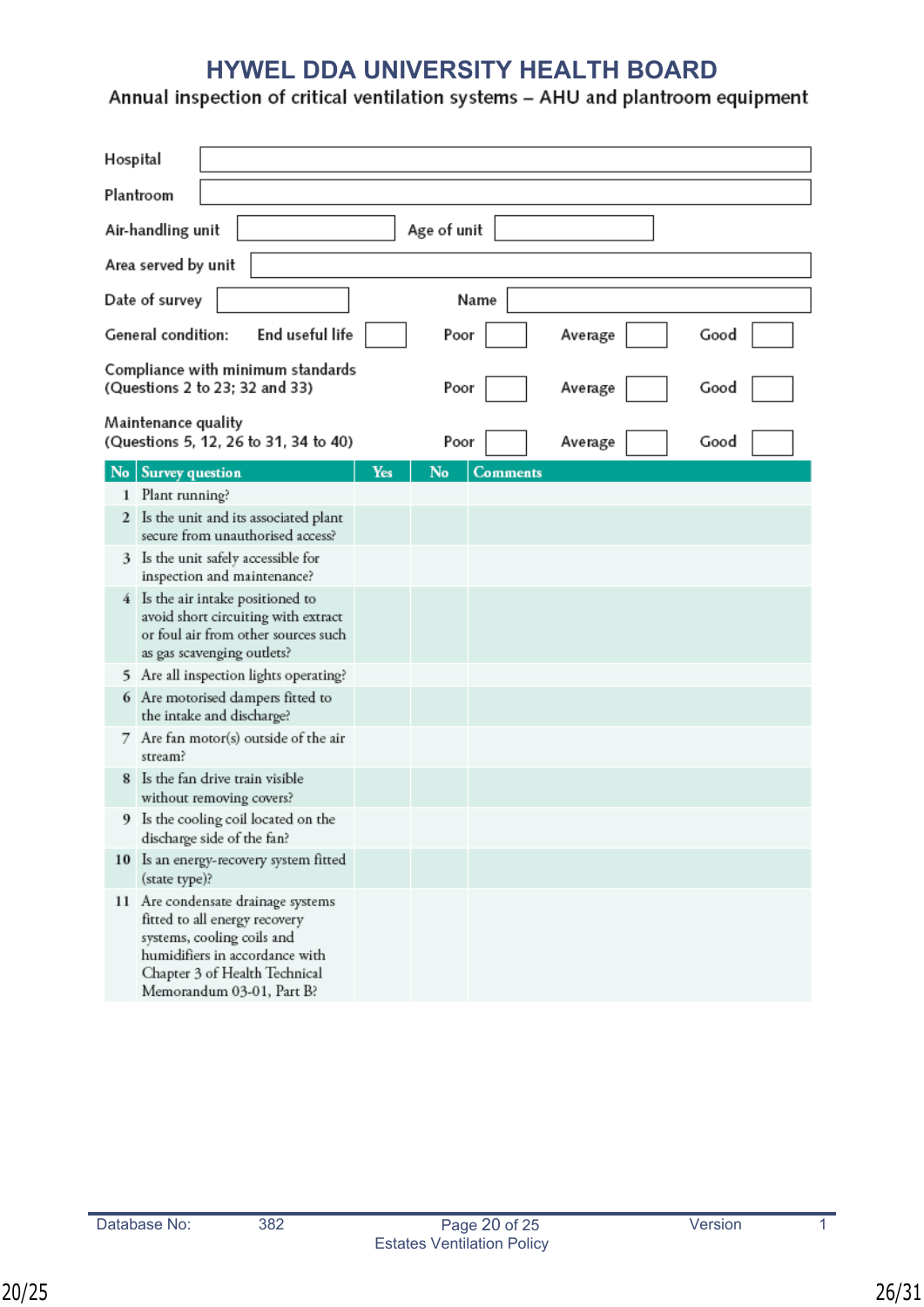|    | No   Survey question                                                                                                   | Yes | No | <b>Comments</b>                           |
|----|------------------------------------------------------------------------------------------------------------------------|-----|----|-------------------------------------------|
|    | 12 Are drainage traps clean and filled<br>with water? (see Table 3 in Health<br>Technical Memorandum 03-01,<br>Part B) |     |    |                                           |
|    | 13 Is the drain trap air break at least<br>$15 \text{ mm}$ ?                                                           |     |    |                                           |
|    | 14 If a humidifier is fitted, state the<br>type                                                                        |     |    |                                           |
|    | 15 Is the humidifier capable of<br>operation?                                                                          |     |    |                                           |
|    | 16 Is there space to safely change the<br>filters?                                                                     |     |    |                                           |
|    | 17 Are there test holes in the principal<br>ducts?                                                                     |     |    |                                           |
|    | 18 Are the test holes capped?                                                                                          |     |    |                                           |
|    | 19 What is the general condition of<br>the exterior of the AHU?                                                        |     |    |                                           |
|    | 20 Are the principal ducts lagged?                                                                                     |     |    |                                           |
|    | 21 What is the general condition of<br>the associated control valves and<br>pipework?                                  |     |    |                                           |
|    | 22 Is the pipework adequately lagged?                                                                                  |     |    |                                           |
| 23 | Is the system clearly labelled?                                                                                        |     |    |                                           |
| 24 | Record prefilter differential<br>pressure                                                                              |     |    |                                           |
|    | 25 Record main filter differential<br>pressure                                                                         |     |    |                                           |
|    |                                                                                                                        |     |    | Switch plant off. Fit padlock to isolator |
|    | 26 Did the motorised dampers close<br>on plant shut-down?                                                              |     |    |                                           |
| 27 | Is the vermin/insect screen clean?                                                                                     |     |    |                                           |
|    | 28 Is the intake section including the<br>fog coil clean?                                                              |     |    |                                           |
|    | 29 Are the prefilters correctly fitted<br>with no air bypass?                                                          |     |    |                                           |
|    | 30 Are all drive belts correctly aligned<br>and tensioned?                                                             |     |    |                                           |
| 31 | Is the cooling-coil matrix clean?                                                                                      |     |    |                                           |
|    | 32 Are all drip-trays fully accessible or<br>capable of being removed for<br>cleaning and have a fall to drain?        |     |    |                                           |
|    | 33 Are the drainage trays stainless?                                                                                   |     |    |                                           |
|    | 34 Are the drainage trays clean?                                                                                       |     |    |                                           |
|    | 35 Are there any signs of water<br>ponding in the AHU?                                                                 |     |    |                                           |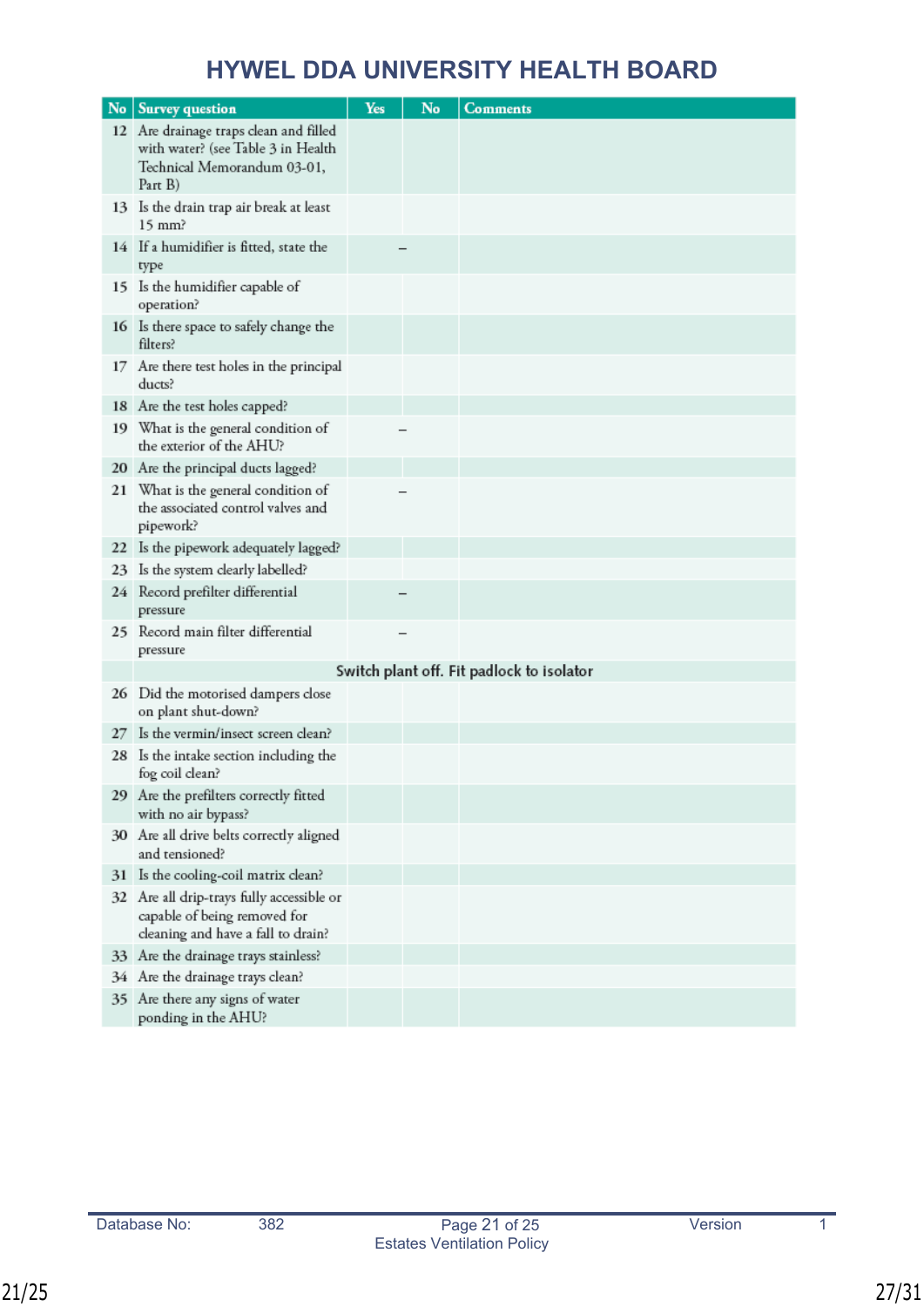| $\mathbf{N}$ o | <b>Survey question</b>                                                | Yes | No | <b>Comments</b>                                 |
|----------------|-----------------------------------------------------------------------|-----|----|-------------------------------------------------|
|                | 36 Is the matrix clean for each<br>heater-battery?                    |     |    |                                                 |
|                | 37 Have the main filters been<br>correctly fitted with no air bypass? |     |    |                                                 |
|                | 38 Is AHU and its associated main<br>ductwork clean internally?       |     |    |                                                 |
|                |                                                                       |     |    | Energise plant                                  |
|                | 39 Did unit restart satisfactorily?                                   |     |    |                                                 |
|                |                                                                       |     |    | Test automatic fan-motor change-over, if fitted |
| 40             | Did automatic change-over<br>operate satisfactorily?                  |     |    |                                                 |

#### **Additional** comments

(For example: air leaks from access doors; control valves leaking or passing; general cleanliness of the area around the unit; or any other items of concern.)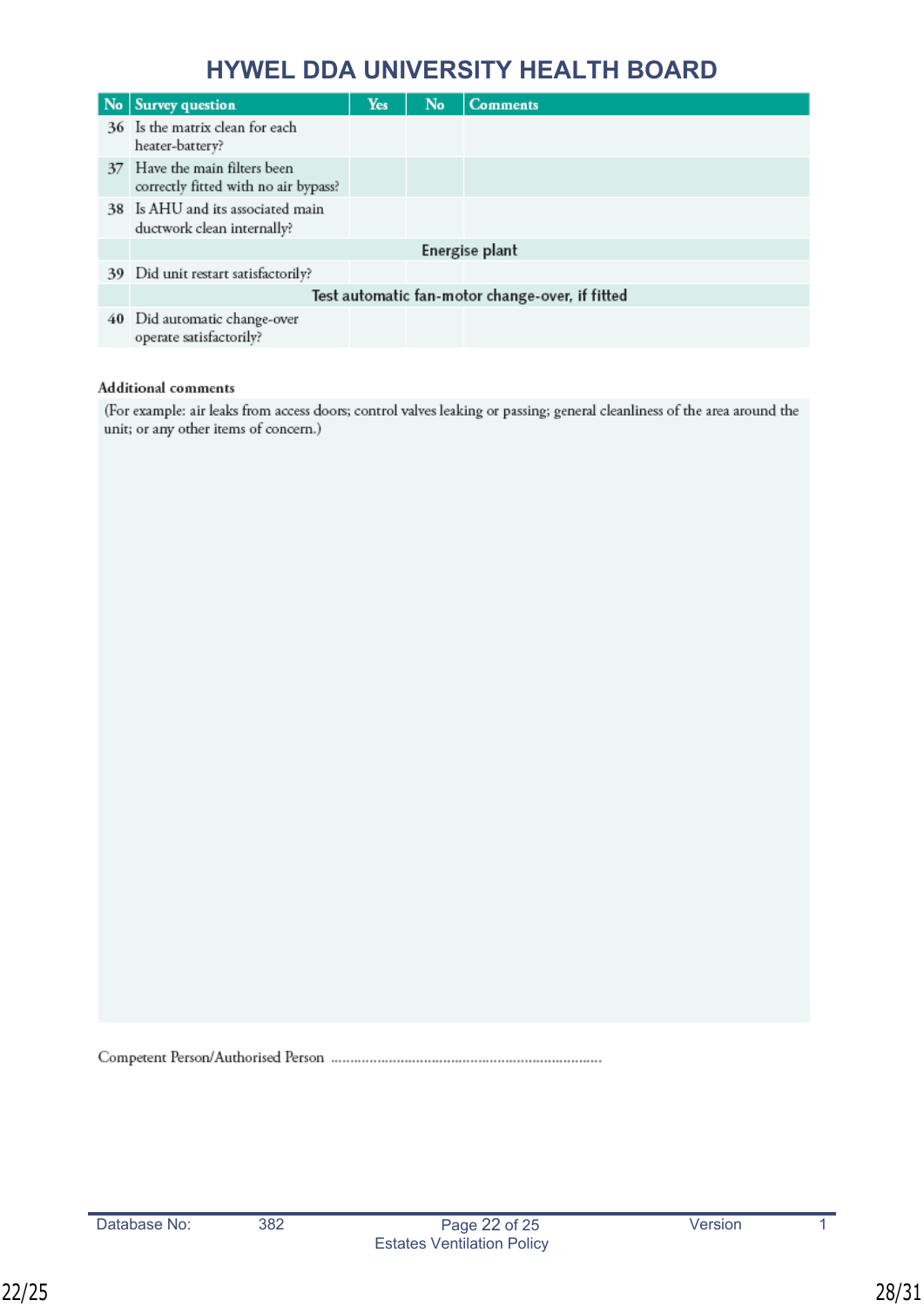# <span id="page-28-0"></span>**HYWEL DDA UNIVERSITY HEALTH BOARD 17.APPENDIX 2 – OPERATING SUITE ANNUAL VERIFICATION FORMS:**

### Definition of terms used on survey form

Assessment of compliance with Health Building Note 26 and Health Technical Memorandum 03-01 (all questions relevant to the type of theatre)

#### Poor

Air volumes and hence air-change rate is less than 75% of the design; room pressure differentials do not ensure a flow from clean to less clean areas; supply or extract air diffusers are not clean; pressure stabilisers not clean and/or not operating correctly; significant faults or failures of indicators on surgeon's panel; visible faults in the fabric of the suite; doors unable to close completely; general air of neglect.

Action: Urgent management action required.

#### Average

Air volumes and room pressure differentials approximate to the original design values, supply air diffusers clean but extracts visibly fouled; most pressure stabilisers clean and operating correctly; some of the indicators on the surgeons panel not working; minor faults in the fabric and décor of the suite.

Action: Maintenance action required.

#### Good

Better than average.

Action: None.

Maintenance quality (all questions relevant to the type of theatre)

Poor

More than three answers are negative.

Action: Management action required by estates/facilities department.

#### Average

No more than three answers are negative.

Action: Maintenance action required.

Good

No answers are negative. Action: None.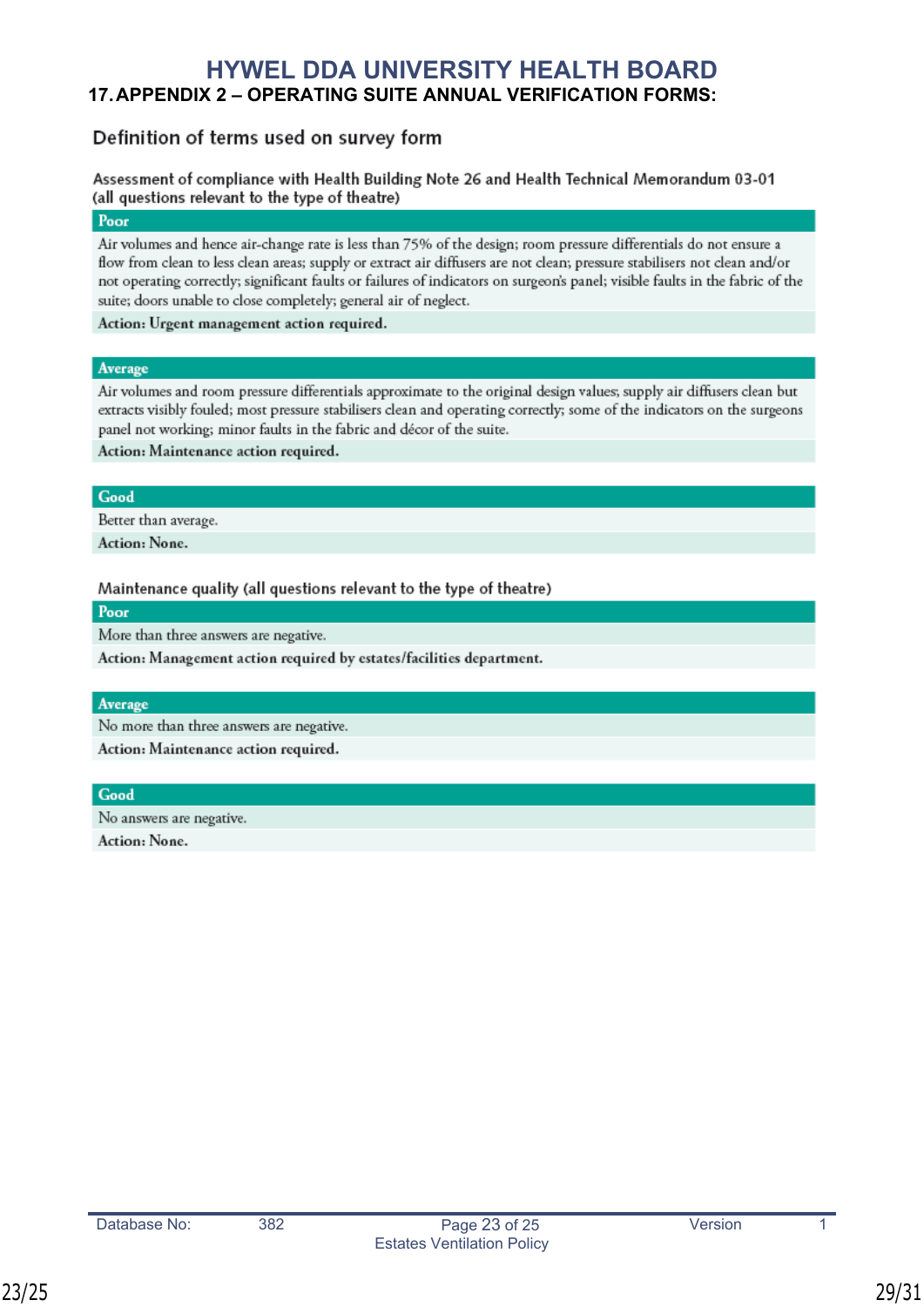# Annual verification of theatre ventilation systems<br>Theatre suite information

| Hospital            |                                                                                                                                                                                |     |                   |                 |         |      |  |  |
|---------------------|--------------------------------------------------------------------------------------------------------------------------------------------------------------------------------|-----|-------------------|-----------------|---------|------|--|--|
| Theatre name/no.    |                                                                                                                                                                                |     | Type of Theatre   |                 |         |      |  |  |
| Date of survey      |                                                                                                                                                                                |     | AHU location & ID |                 |         |      |  |  |
|                     | Name                                                                                                                                                                           |     |                   |                 |         |      |  |  |
|                     | Compliance with HBN & HTM                                                                                                                                                      |     | Poor              |                 | Average | Good |  |  |
| Maintenance quality |                                                                                                                                                                                |     | Poor              |                 | Average | Good |  |  |
| No                  | <b>Survey question</b>                                                                                                                                                         | Yes | No                | <b>Comments</b> |         |      |  |  |
|                     | 1 Has the annual verification of the<br>AHU been carried out?                                                                                                                  |     |                   |                 |         |      |  |  |
|                     | 2 Are windows hermetically sealed?                                                                                                                                             |     |                   |                 |         |      |  |  |
|                     | 3 Are the ceilings in the theatre and<br>prep room complete and sealed?                                                                                                        |     |                   |                 |         |      |  |  |
|                     | 4 Are there any significant faults in<br>the fabric of the rooms in the<br>suite?                                                                                              |     |                   |                 |         |      |  |  |
|                     | 5 Are room light fittings correctly<br>sealed?                                                                                                                                 |     |                   |                 |         |      |  |  |
|                     | 6 Do all doors close completely and<br>hold against the room pressure?                                                                                                         |     |                   |                 |         |      |  |  |
|                     | 7 Are the pressure stabilisers<br>operating correctly and silently?                                                                                                            |     |                   |                 |         |      |  |  |
|                     | 8 Are all supply and extract air<br>terminals and pressure stabilisers<br>visibly clean?                                                                                       |     |                   |                 |         |      |  |  |
|                     | 9 Measure and record the operating<br>room temperature                                                                                                                         |     |                   |                 |         |      |  |  |
|                     | 10 Does this accord with that<br>displayed on the surgeon's panel?                                                                                                             |     |                   |                 |         |      |  |  |
|                     | 11 Measure and record the operating<br>room relative humidity                                                                                                                  |     |                   |                 |         |      |  |  |
|                     | 12 Does this accord with that<br>displayed on the surgeon's panel?                                                                                                             |     |                   |                 |         |      |  |  |
|                     | 13 Measure and record the supply<br>and extract air flow in the<br>principle ducts                                                                                             |     |                   |                 |         |      |  |  |
|                     | 14 Measure and record the air flow at<br>all supply and extract terminals                                                                                                      |     |                   |                 |         |      |  |  |
|                     | 15 Does the derived air-change rate<br>achieve at least 75% of the design?                                                                                                     |     |                   |                 |         |      |  |  |
|                     | 16 For UCV units, also measure and<br>record the air velocities within the<br>canopy using the method set out<br>in Chapter 8 of Health Technical<br>Memorandum 03-01 (Part A) |     |                   |                 |         |      |  |  |